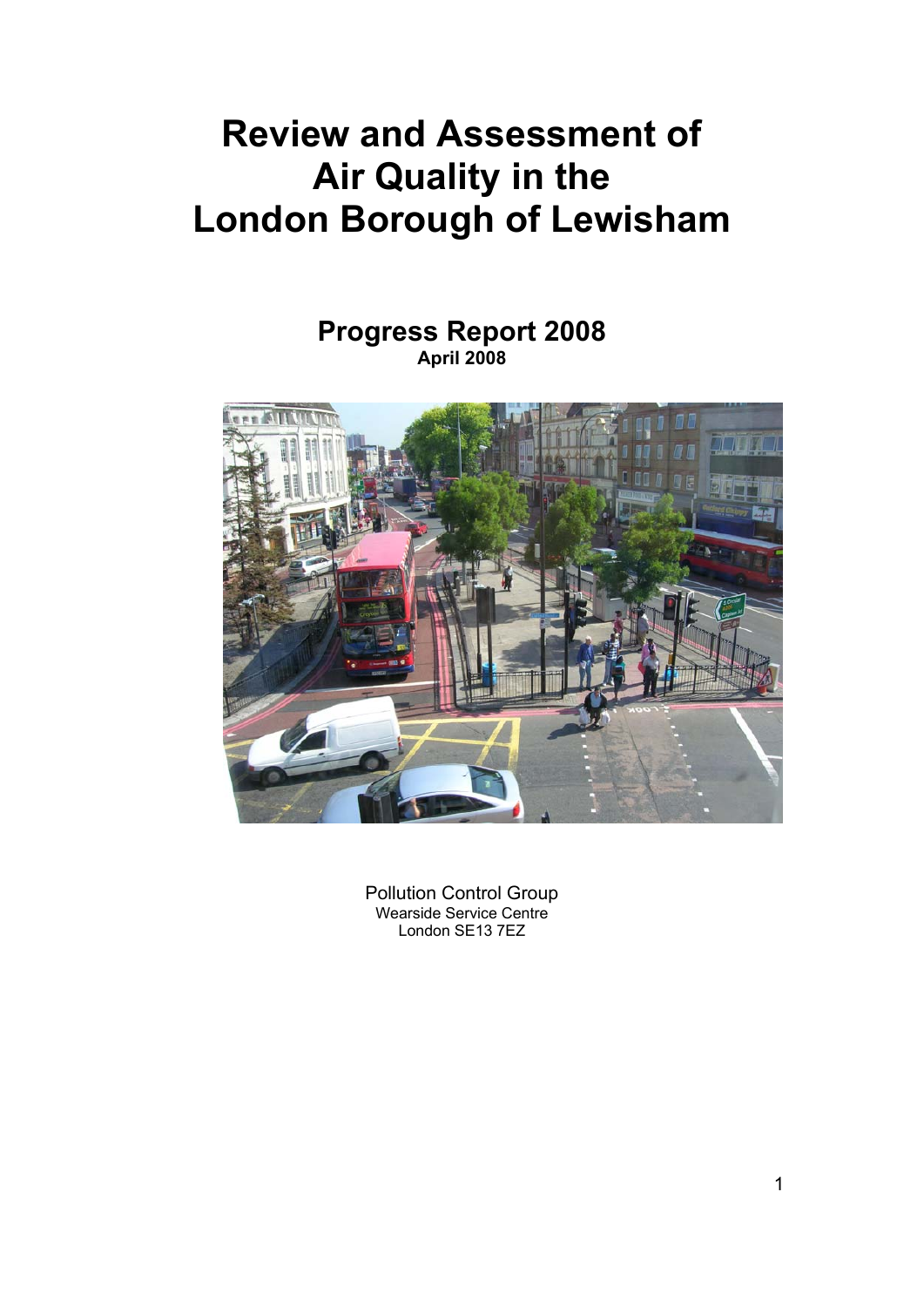## **Executive Summary**

This report is the Air Quality Progress Report 2008 for the London Borough of Lewisham and fulfils the Council's commitment to the continuing Local Air Quality Management (LAQM) process. This report consists of two parts; an update on LAQM followed by an action plan progress report.

The Council's earlier reviews and assessments of air quality confirmed that there were locations across the Borough with relevant public exposure where the Government's air quality objectives might be exceeded.

The new monitoring data in this report confirms that the Government's air quality objectives for nitrogen dioxide are being exceeded widely at locations with relevant public exposure therefore the Council will maintain its Air Quality Management Areas (AQMAs). The PM10 objectives are currently not exceeded at the New Cross Road site. However previous modelling showed that the daily PM10 is at risk of being exceeded, although at fewer locations than the NO2 annual mean objective. PM10 arising from construction sites was not considered in the modelling study. Major regeneration is ongoing and planned across the Borough – therefore the PM10 remains a pollutant of primary concern. The monitoring for sulphur dioxide confirms that the air quality objectives are not currently being exceeded.

The previous progress report highlighted the need for an additional monitoring stations. As a consequence, a nitrogen dioxide diffusion tube monitoring at key locations around the borough was established in February 2008. Monitoring results for 2008 will be included in the next progress report. In addition, funds have been requested through the Defra air quality grant to install a further fixed continuous monitoring station in the northern part of the Borough.

An update on the progress made by the Council regarding its twenty one actions contained in the Council's Action Plan is also presented in this report.

The key achievements over last year included: the adoption of the final version of the Action Plan in February and a diffusion tubes monitoring network comprising established in the same month; fully compliance of the Council fleet with the Low Emission Zone, which was implemented also in February; a substantial increase in school travel plans; further progress with the Council travel plan, including the commitment of private large organisation to commit to a green travel plan. Over the next year actions (the same actions from the draft Action Plan were kept in the final version) will be reviewed and it is likely that some of them will be amended or completed. The review will include further quantification of benefits and costs of the major actions.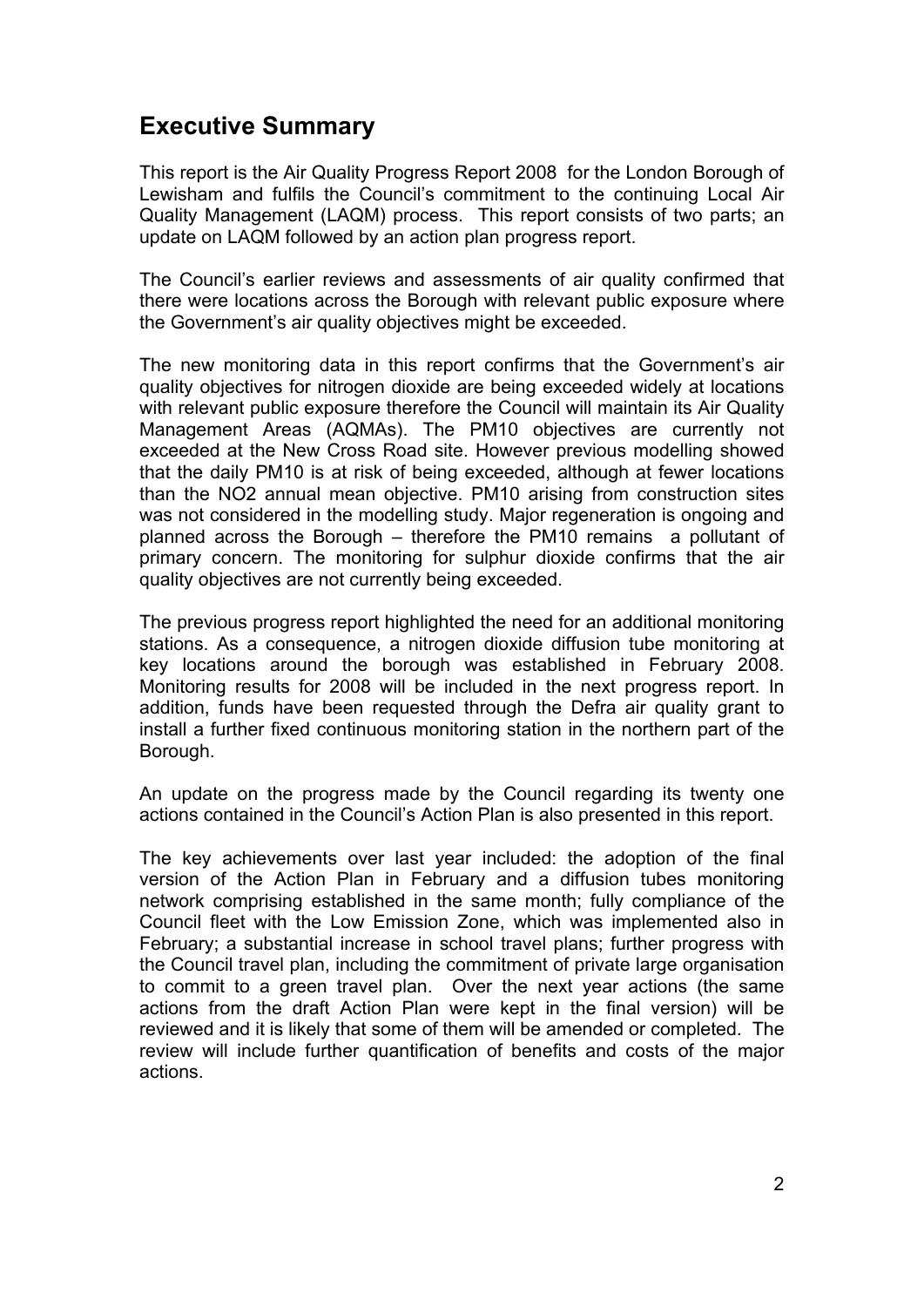# **CONTENTS**

# **Page**

|                                                                                                                                                                                                  | <b>Executive Summary</b> |                                     |                |  |
|--------------------------------------------------------------------------------------------------------------------------------------------------------------------------------------------------|--------------------------|-------------------------------------|----------------|--|
|                                                                                                                                                                                                  | 1. Introduction          |                                     | 4              |  |
|                                                                                                                                                                                                  |                          | 2. Monitoring Data                  | $\overline{7}$ |  |
|                                                                                                                                                                                                  | 2.1                      | <b>Monitoring Locations</b>         | 9              |  |
|                                                                                                                                                                                                  | 2.2                      | Nitrogen Dioxide (NO <sub>2</sub> ) | 11             |  |
|                                                                                                                                                                                                  | 2.3                      | <b>Sulphur Dioxide (SO2)</b>        | 13             |  |
|                                                                                                                                                                                                  | 2.4                      | Particulates (PM <sub>10</sub> )    | 14             |  |
|                                                                                                                                                                                                  | 2.5                      | <b>Ozone</b><br>$(O_3)$             | 16             |  |
| 4. New Local Developments<br>17<br>18<br>5. Air Quality Action Plan Progress Report<br><b>6. Conclusions</b><br>29<br>30<br>7. Glossary of Terms<br><b>Appendices</b><br>31<br><b>Appendix 1</b> |                          |                                     |                |  |
|                                                                                                                                                                                                  |                          |                                     |                |  |
|                                                                                                                                                                                                  |                          |                                     |                |  |
|                                                                                                                                                                                                  |                          |                                     |                |  |
|                                                                                                                                                                                                  |                          |                                     |                |  |
|                                                                                                                                                                                                  |                          |                                     |                |  |
|                                                                                                                                                                                                  | 33<br><b>Appendix 2</b>  |                                     |                |  |
|                                                                                                                                                                                                  | <b>Appendix 3</b>        |                                     | 34             |  |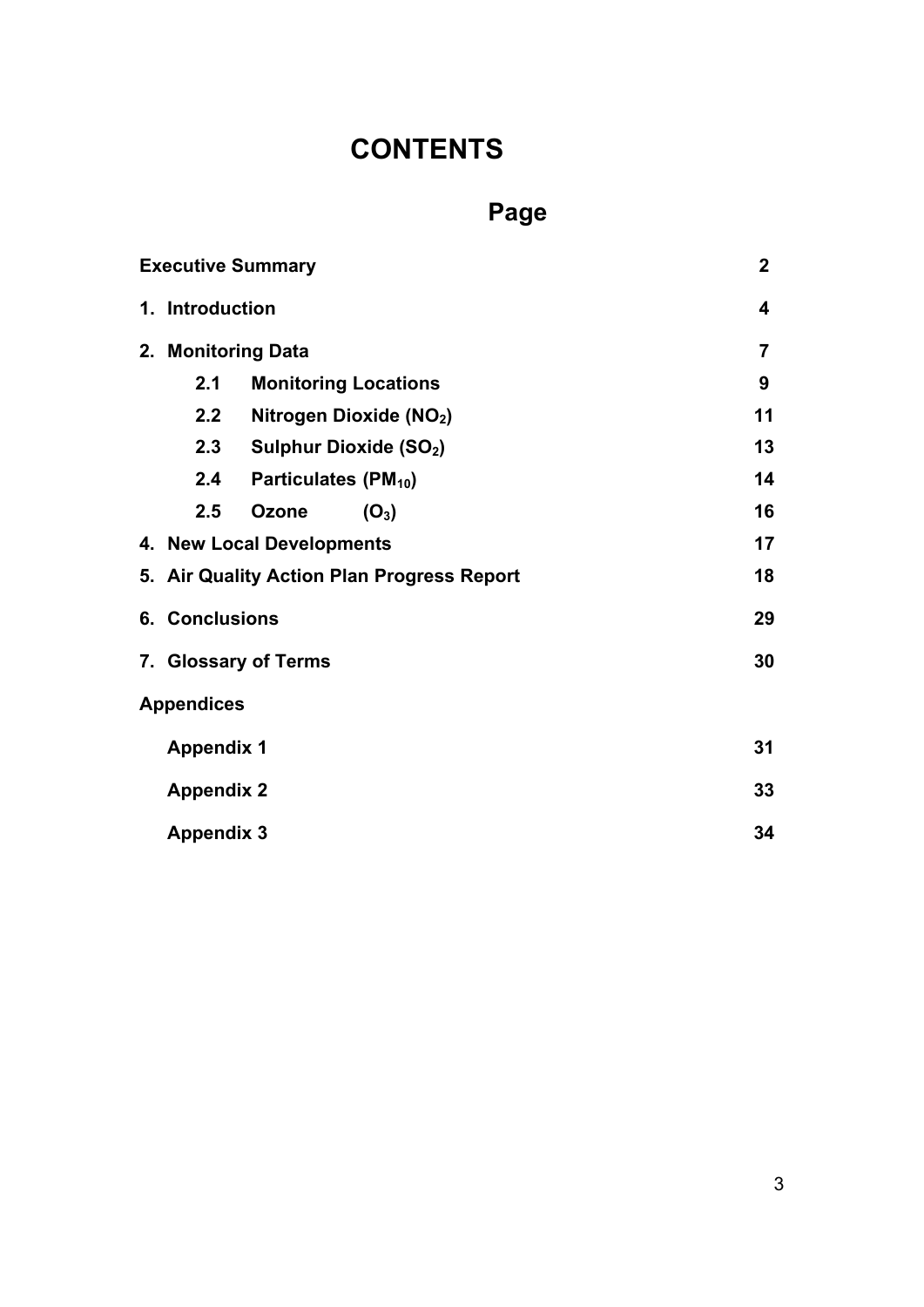# **1. INTRODUCTION**

Part IV of the Environment Act 1995 places a statutory duty on local authorities to periodically review and assess the air quality within their area. This involves consideration of present and likely future air quality against relevant air quality objectives. Areas where it is measured or predicted that the targets will not be met must be declared as Air Quality Management Areas (AQMAs) and an Air Quality Action Plan (AQAP) must then be produced which sets out measures to improve air quality.

The air quality review and assessment in Lewisham found that targets for nitrogen dioxide  $(NO<sub>2</sub>)$  and particles  $(PM<sub>10</sub>)$  would be exceeded in the Northern part of the Borough and at locations close to the most congested roads. Five AQMAs were consequently declared in Jun 2001.

In 2004 a first draft action plan was produced, containing measures to improve air quality by the end of 2010. A revised draft was published in May 2007 together with a **Progress Report** on the previous Draft Action Plan. The feedback received during the consultation period following the publication of the above documents was incorporated in the final version of the Action Plan, which was formally adopted in February 2008. The findings of Lewisham previous Review & Assessment reports are summarised below.

#### *First Round of Review And Assessment*

Lewisham carried out its first round of "Review and Assessment" (R&A) between 1999 and 2003. The Council followed the phased approach required by the Government and described in detail in Annex.

In the third stage of the review and assessment the Council was required to undertake sophisticated modelling to ensure that an accurate and detailed review and assessment of current and future air quality was carried out. The Stage Three report assessed air quality across the whole of the Borough in accordance with DEFRA guidance. The detailed assessment predicted that there would be areas in the Borough that would exceed the  $NO<sub>2</sub>$  annual mean and 24-hour mean  $PM_{10}$  objectives.

As a consequence five Air Quality Management Areas (AQMAs) were designated across the Borough in June 2001. The declaration of the AQMAs showed in Figure 1.1 was the outcome of a public consultation exercise carried out in 2000.

The Stage Four report subsequently remodelled the whole Borough using revised vehicle emission factors. The Stage Four modelling predictions confirmed the Stage Three findings that the annual mean  $NO<sub>2</sub>$  and 24-hour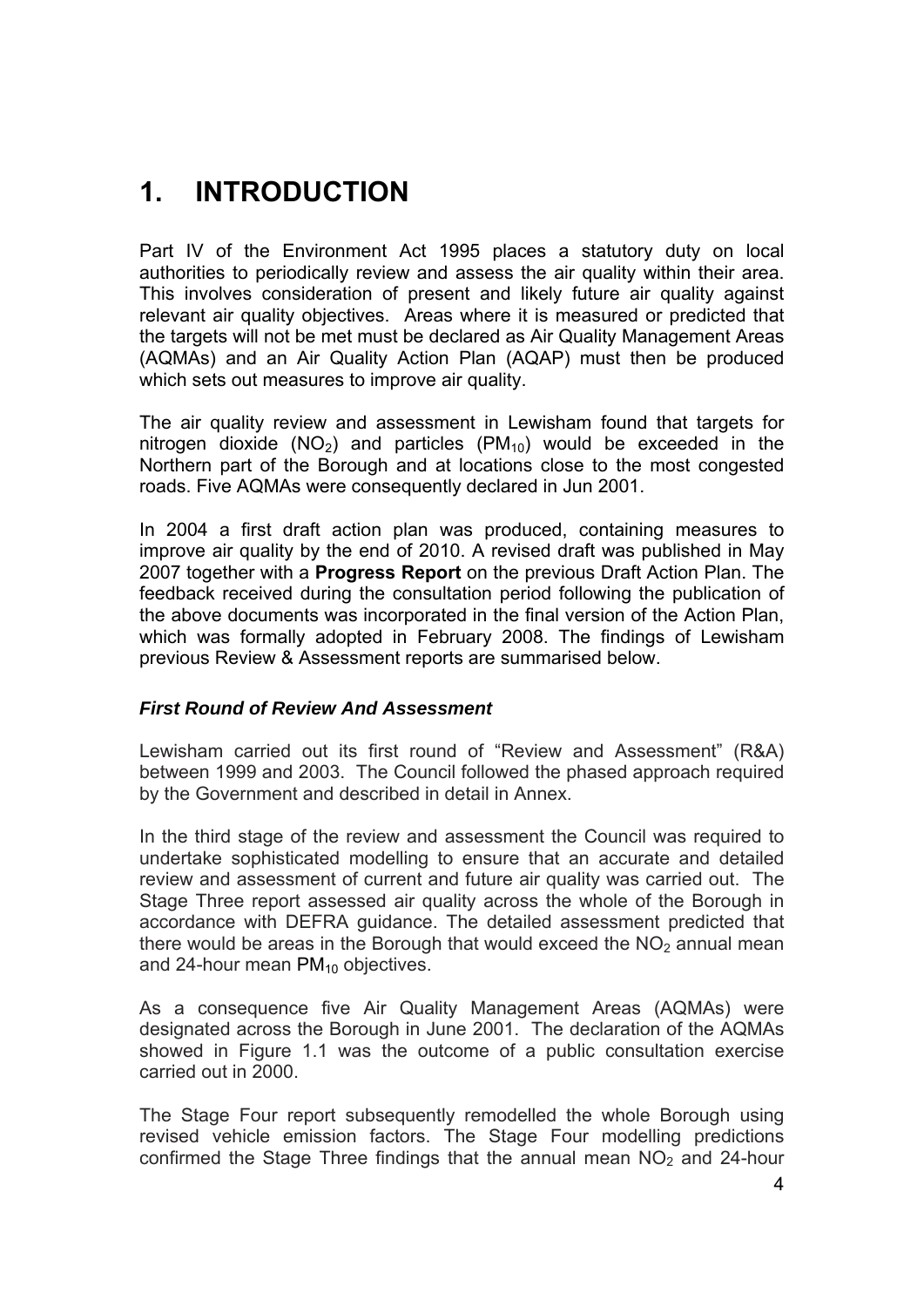mean  $PM_{10}$  AQS objectives would be exceeded. The area where the annual mean  $NO<sub>2</sub>$  objective was predicted to exceed was much larger than that for PM<sub>10</sub>.

A Draft Action Plan was produced in December 2003 and published in July 2004. A summary document was also produced and made available for public consultation during the summer at libraries and during the 'People's Day' held in July to promote services across the Council. No comments were made in respect to specific actions.

#### *Second Round of Review And Assessment*

The second round of review and assessment was undertaken between 2004 and 2006. The main conclusion was that the AQMAs should be maintained. Air Quality reports for this and other rounds of the R&A process in Lewisham can be downloaded from www.lewisham.gov.uk.

#### *Third Round of Review And Assessment*

The third round of review and assessment commenced in 2006. The Updating and Screening Assessment (USA) report in July 2006 concluded that a Detailed Assessment was not required to amend or revoke AQMAs since there were no changes to the current exceedances across the Borough.

#### *Progress Report 2007*

A progress report was completed in April 2007. The monitoring data for nitrogen dioxide and  $PM_{10}$  in this report confirmed that the Government's air quality objectives were being exceeded widely at locations with relevant public exposure and therefore the Council should maintain its Air Quality Management Areas (AQMAs). The monitoring for sulphur dioxide confirmed that the air quality objectives were not being exceeded.

An update on the progress made by the Council regarding its twenty-one actions originally contained in the Council's Draft Action Plan was also presented. Additionally suggestions were made to investigate the introduction of  $NO<sub>2</sub>$  diffusion tube monitoring at key locations around the borough and the installation of a new continuous monitoring station in the north area of the Borough.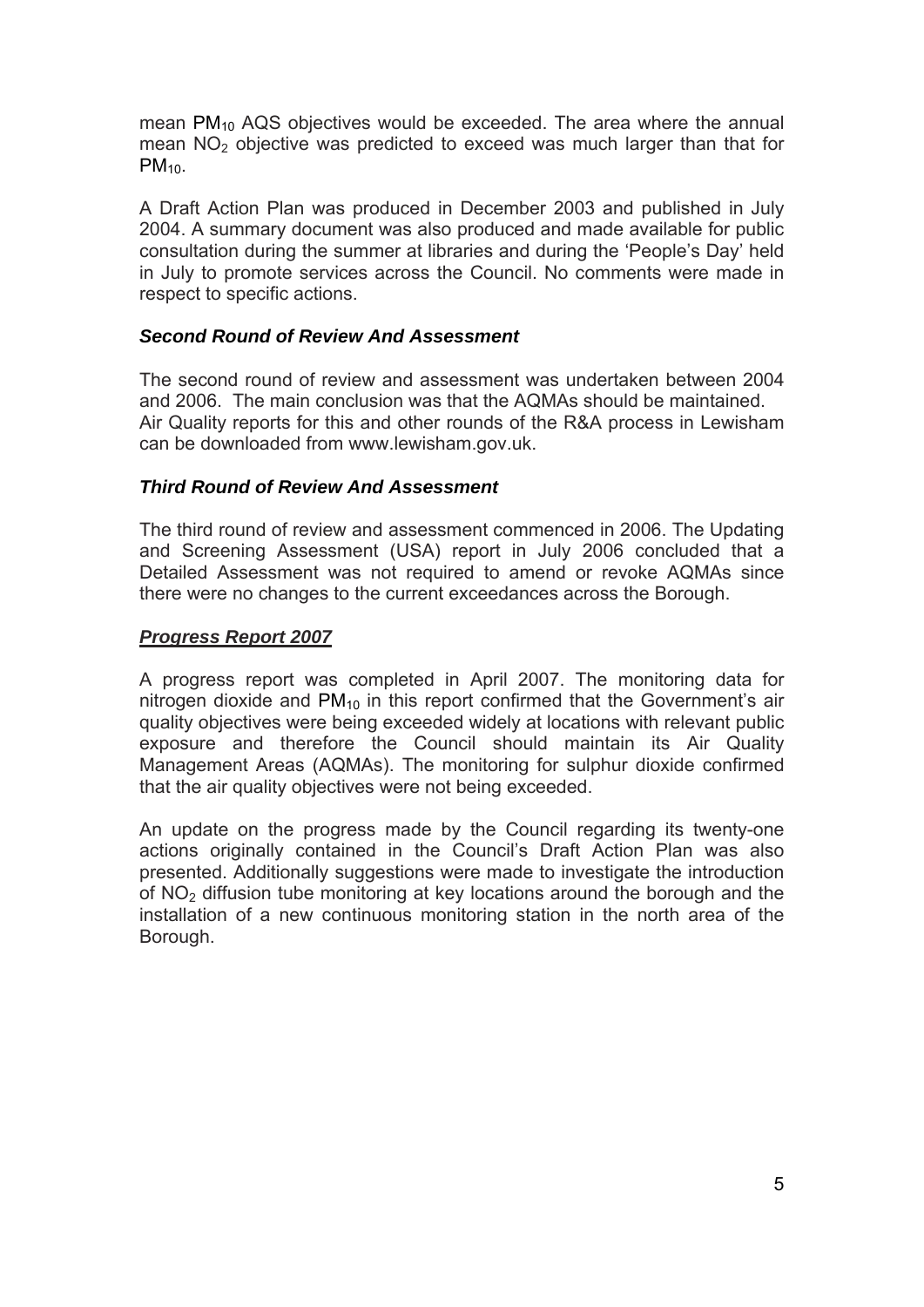#### *Lewisham Final Air Quality Action Plan (AQAP) – February 2008*

The final AQAP sets out existing and future measures, which will deliver improvements to air quality primarily within the AQMAs. Traffic is the major source of pollution in our AQMAs, as such the majority of the measures will be implemented through the Local Implementation Plan. Air pollution from domestic, commercial and industrial sources are also addressed. Some measures are also aimed to inform, involve and educate the local community.

The implementation of the London Low Emission Zone (Action 1) is expected to have the highest benefit in improving air quality within Lewisham AQMAs and the all Borough. Freight quality partnerships (Action 7), fleet management (Action 4), travel planning (Action 9), road planning (Action 15) are also expected to have significant air quality benefits locally in the short-term. However the most significant improvements are expected through the effective implementation of the all package of measures included in the Action Plan and their cumulative impacts. Significant reduction in  $CO<sub>2</sub>$  emissions are also expected.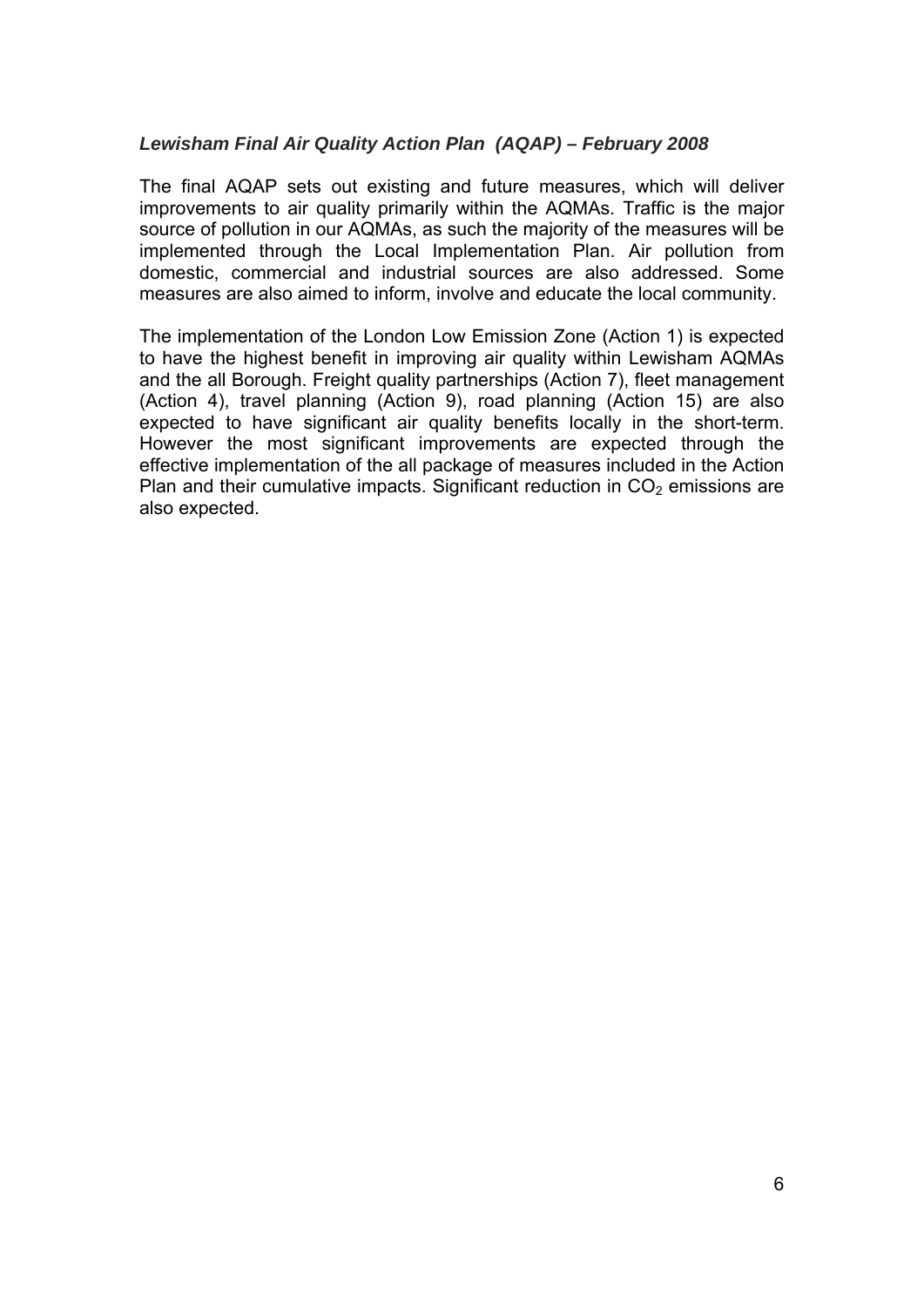# <span id="page-6-0"></span>**2. MONITORING DATA**

dioxide (SO<sub>2</sub>), particles (PM<sub>10</sub>) and ozone during 2007/8. It has however not undertaken monitoring of the other LAQM air pollutants during this period. The Council has carried out further monitoring of nitrogen dioxide  $(NO<sub>2</sub>)$ , sulphur

The Government has adopted different air quality objectives for each of these pollutants as shown in Table 1. The new Air Quality Strategy for England, Scotland, Wales and Northern Ireland was published on 17 July 2007<sup>1</sup>. The objectives set out in previous strategies were not removed with the exception of a provisional PM<sub>10</sub> target for 2010.<sup>2</sup>

 An exposure reduction framework for minimising the health impact of particles based on an air quality limit value which only requires measures in the most has been adopted with the new strategy. This approach is based on the lack of an accepted safe level of exposure to fine particulate material ( $PM_{2.5}$ ). The exposure reduction approach requires that the average exposure of the population to fine particles be reduced and differs from the former approach polluted locations that exceed the limit value. The strategy adopts a limit value of  $25 \mu g/m^3$  for PM<sub>2.5</sub> and a target of reducing the urban background concentration by 15% between 2010 and 2020. This changes the policy focus from addressing specific areas that approach or breach the air quality limit to an approach that considers all areas.

 1 http://www.defra.gov.uk/Environment/airquality/index.htm

<sup>&</sup>lt;sup>2</sup> http://www.defra.gov.uk/environment/airquality/strategy/pdf/air-qualitystrategy-vol1.pdf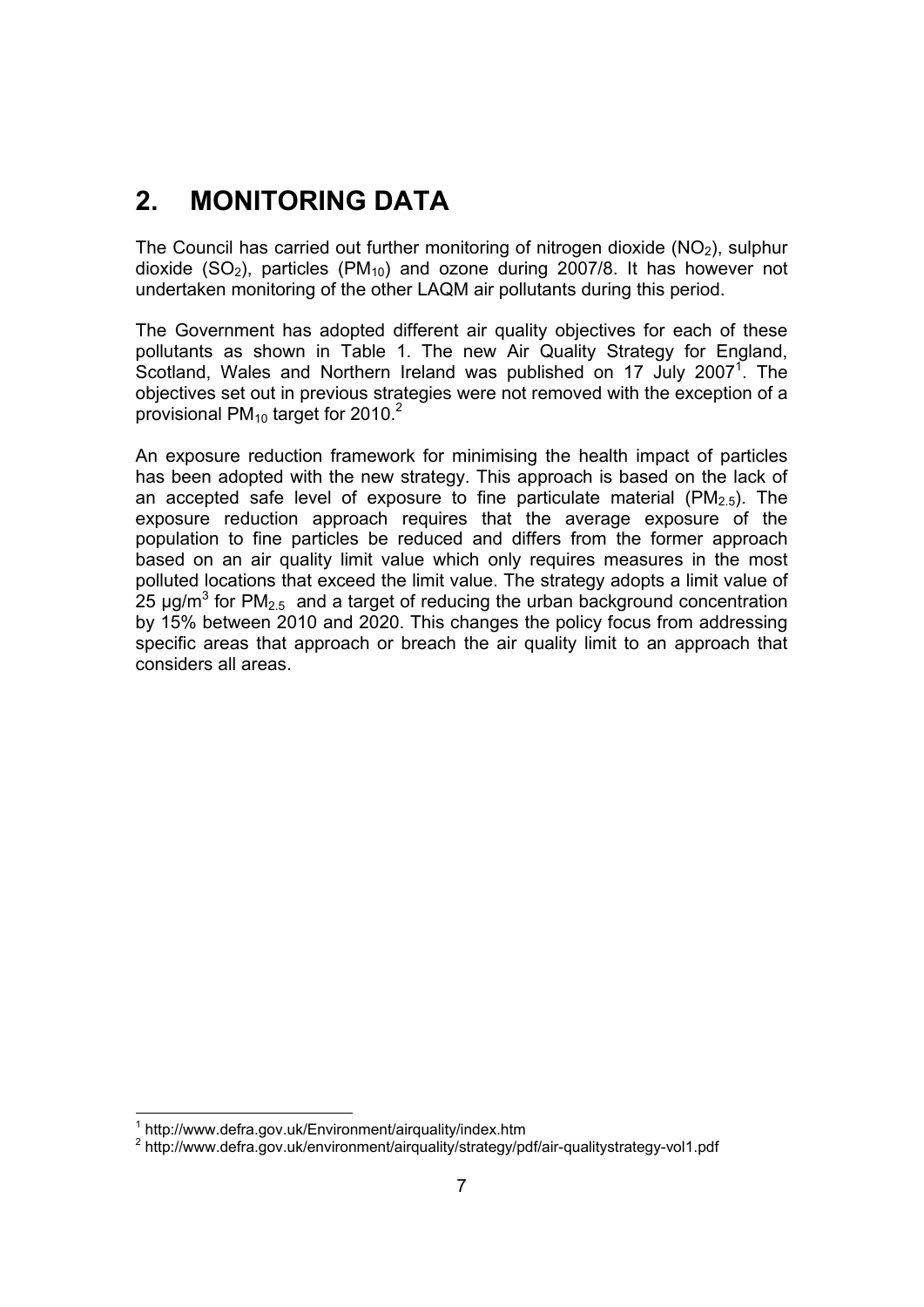| <b>Pollutant</b>                             | <b>Objective</b>                                                                 |                                            | Date to be  |
|----------------------------------------------|----------------------------------------------------------------------------------|--------------------------------------------|-------------|
|                                              | <b>Concentration</b>                                                             | <b>Measured as</b>                         | achieved by |
| <b>Nitrogen Dioxide</b><br>(provisional)     | 200 $\mu$ gm <sup>-3</sup> not to<br>be exceeded<br>more than 18                 | 1 hour mean                                | 31 Dec 2005 |
|                                              | times a year<br>40 $\mu$ gm <sup>-3</sup>                                        | <b>Annual Mean</b>                         | 31 Dec 2005 |
|                                              | $350 \mu$ gm <sup>-3</sup> not to<br>be exceeded<br>more than 24<br>times a year | 1 hour mean                                | 31 Dec 2004 |
| <b>Sulphur Dioxide</b><br>(SO <sub>2</sub> ) | 125 $\mu$ gm <sup>-3</sup> not to<br>be exceeded<br>more than 3<br>times a year  | 24 hour mean                               | 31 Dec 2004 |
|                                              | 266 $\mu$ gm <sup>-3</sup> not to<br>be exceeded<br>more than 35<br>times a year | 15 minute mean                             | 31 Dec 2005 |
| Particles (PM <sub>10</sub> )                | 50 $\mu$ gm <sup>-3</sup> not to<br>be exceeded<br>more than 35<br>times a year  | 24 hour mean                               | 31 Dec 2004 |
|                                              | 40 $\mu$ gm <sup>-3</sup>                                                        | <b>Annual Mean</b>                         | 31 Dec 2004 |
| Ozone $(O_3)$                                | 100 $\mu$ gm <sup>-3</sup> not to<br>be exceeded<br>more than 10<br>times a year | Daily maximum<br>of 8 hour running<br>mean | 31 Dec 2005 |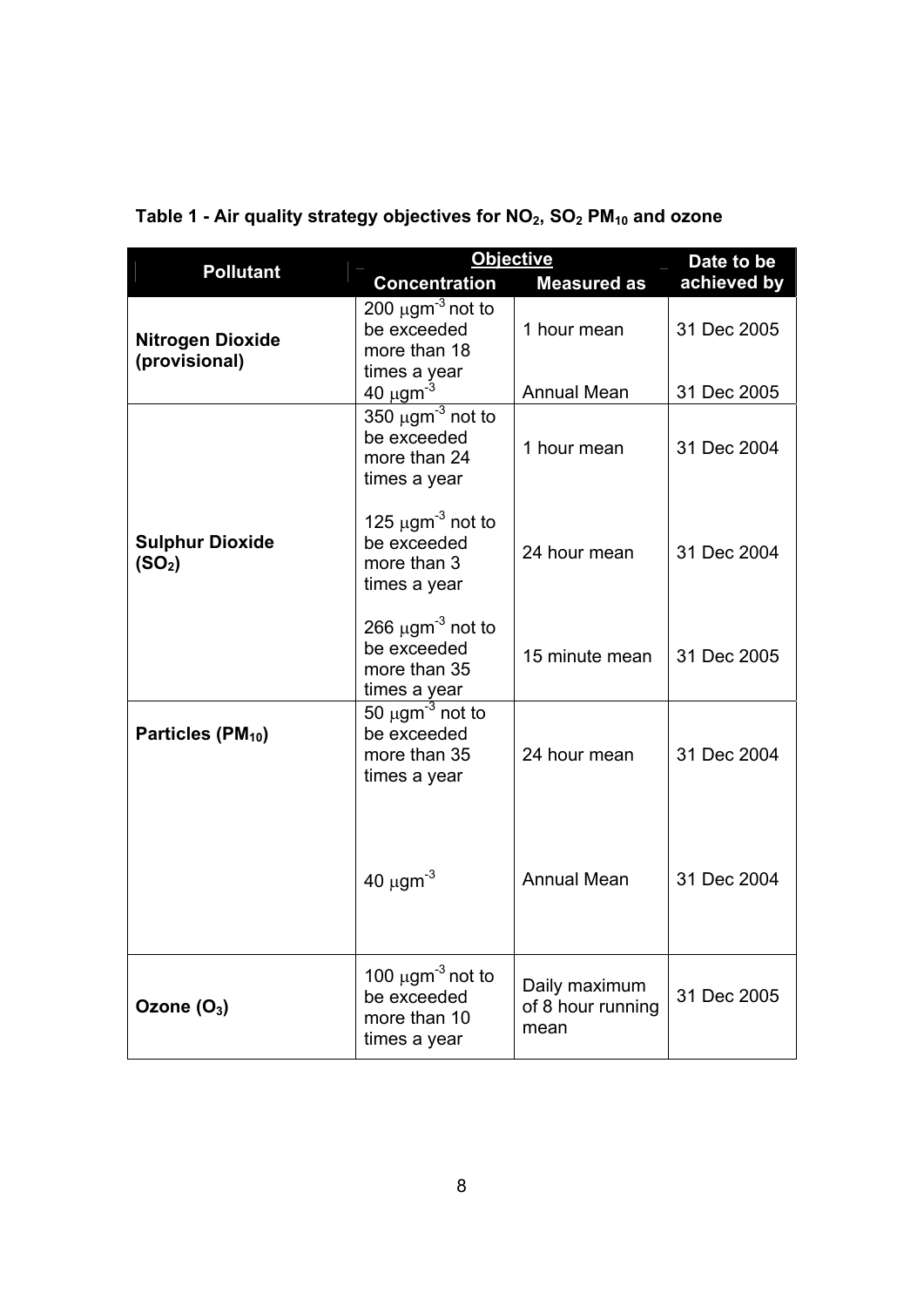## <span id="page-8-0"></span>**3. Monitoring Locations**

 meet the requirements of the LAQN. The sites are also representative of The Council currently operates two automatic high quality continuous monitoring analysers. Both sites are part of the LAQN and the standards of QA/QC applied relevant exposure. The sites are as follows:

 the middle of the Borough (this site has been operating since 1996). Urban • *Catford Town Hall (Lewisham 1)* – an urban background site in Catford, SE6, in locations are away from major sources and broadly representative of town/citywide background concentrations, e.g. urban residential areas. The species monitored are Nitrogen Dioxide, Ozone and Sulphur Dioxide.



See Appendix 1 for the wind plot of Lewisham 1 site in 2006.

• *New Cross Road (Lewisham 2)* - a roadside site in New Cross that started operating in April 2002. Roadside site is defined as a site with sample inlets between 1m and 5m of the kerbside. Sampling heights are within 2-3m of the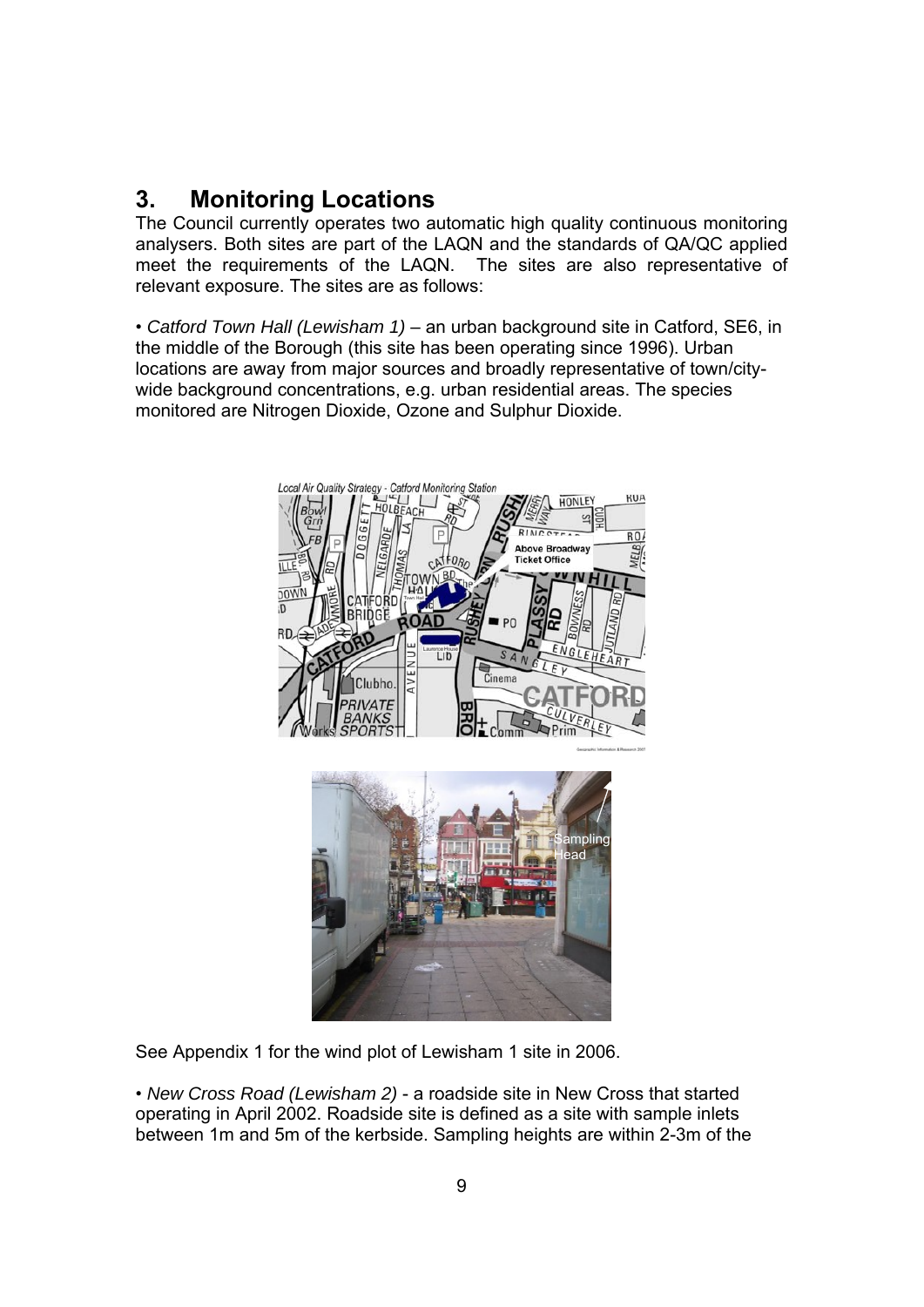ground. At this site the distance is just over 5 metres from the kerbside, with a sampling height of 3 metres. The species monitored are Nitrogen Dioxide, PM10 Particulate (by TEOM) and Sulphur Dioxide. See Appendix 1 for the wind plot of LW2 in 2006.

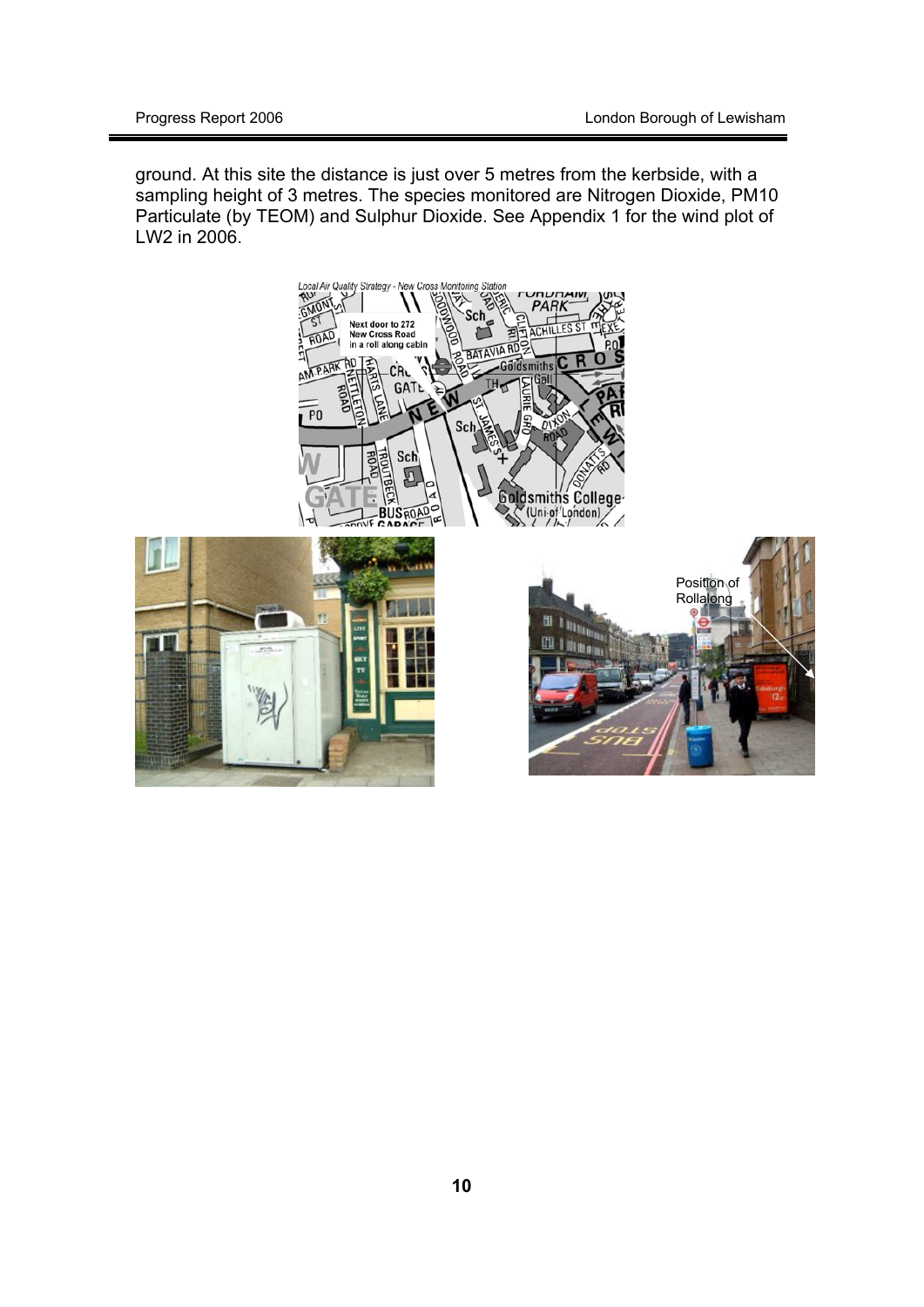#### **3.1 Nitrogen Dioxide**

The Council has carried out monitoring of  $NO<sub>2</sub>$  using automatic chemiluminescent analysers at its two monitoring sites.

A passive monitoring network for NO2 including 10 sites (and the co-locations of three tubes with the continuous monitoring station at New Cross Gate) was established in February 2008.

The Environmental Health group is also seeking external funding to install at least 1 new fixed continuous monitoring station to provide real-time measurements of nitrogen dioxide and particulates (PM10 and/or PM2.5) by the end of 2008.

| <b>Site</b> | Catford      | <b>New Cross</b> |
|-------------|--------------|------------------|
|             | (Lewisham 1) | (Lewisham 2)     |
| <b>Type</b> | UB           | R                |
| 1999        | 54           | no               |
| 2000        | 52           | no               |
| 2001        | 52           | no               |
| 2002        | 50           | 47               |
| 2003        | 55           | 67               |
| 2004        | 49           | 68               |
| 2005        | 51           | 57               |
| 2006        | 55           | 65               |
| 2007        | 53           | 59               |

#### Table 2 - Annual mean NO<sub>2</sub> concentrations for the Borough of Lewisham **(1999 – 2006) (μgm-3)**

Note- no indicates not in operation; italics indicates < 90% data capture. 2007 Calculation included provisional data.

 The monitoring results for both sites (see Table 2) have consistently been above the annual mean objective, although monitoring at LW2 only began in April 2002. Full details of the data capture are given in Appendix 2.

The annual mean results are illustrated in Figure 1. From this at the LW1 site it can be seen that the levels have hovered around the low 50's without any noticeable trend up or down. With the LW2 site there has been marked fluctuation in levels year on year, but the site has only been in operation for less than 6 years, and several of those years have had low data capture rates so statistically it can't be used to establish any trends. The monitoring station is located at the side of a busy A road. The new monitoring results for 2007 show a decrease in levels at both stations, with a more marked decrease at LW2.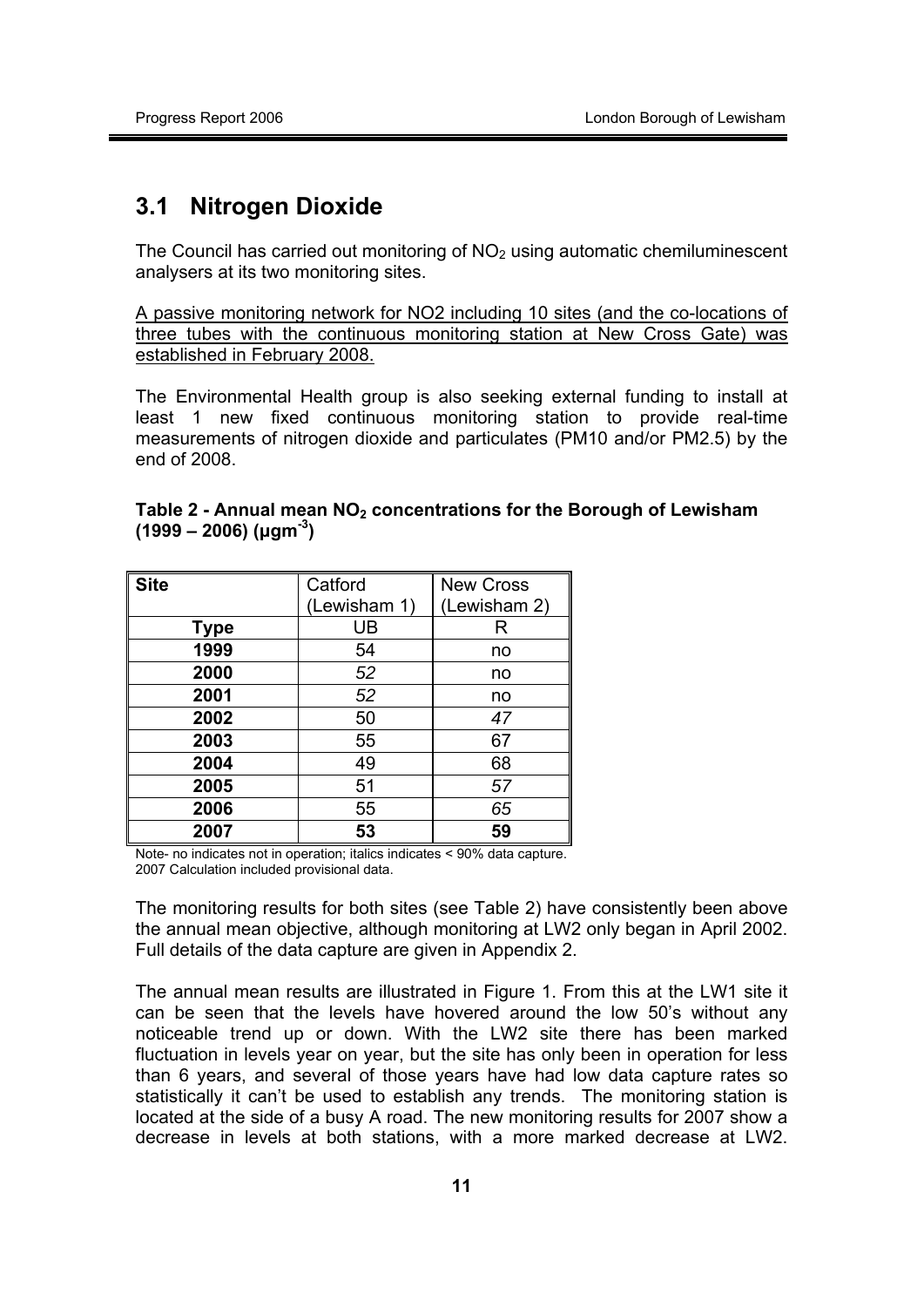However the results still show a significant of the long-term objective for nitrogen dioxide.



**Figure 1 Figure 1 Annual mean levels of nitrogen dioxide (micrograms/m3)** 

The results for the hourly objective are given in Table 3. This shows that the hourly objective has not been exceeded during any year of monitoring, although it highlights that 2003 was more polluted than other years, based on the number of periods above the hourly standard.

 **Table 3 – Number of nitrogen dioxide hourly exceedences above 200 ug/m3 (not to be exceeded more than 18 times per year)** 

| <b>LAQN SITE</b> | <b>LEWISHAM1</b> | <b>LEWISHAM 2</b> |
|------------------|------------------|-------------------|
| 1999             |                  | no                |
| 2000             |                  | no                |
| 2001             |                  | no                |
| 2002             |                  |                   |
| 2003             |                  | 10                |
| 2004             |                  | 4                 |
| 2005             | 3                | 6                 |
| 2006             |                  | 27                |
| 2007             |                  | 8                 |

(Note- no indicates not in operation; italics indicates < 90% data capture and 2007 results are provisional)

In conclusion, it is confirmed that the annual mean objective continues to be exceeded where there is relevant exposure.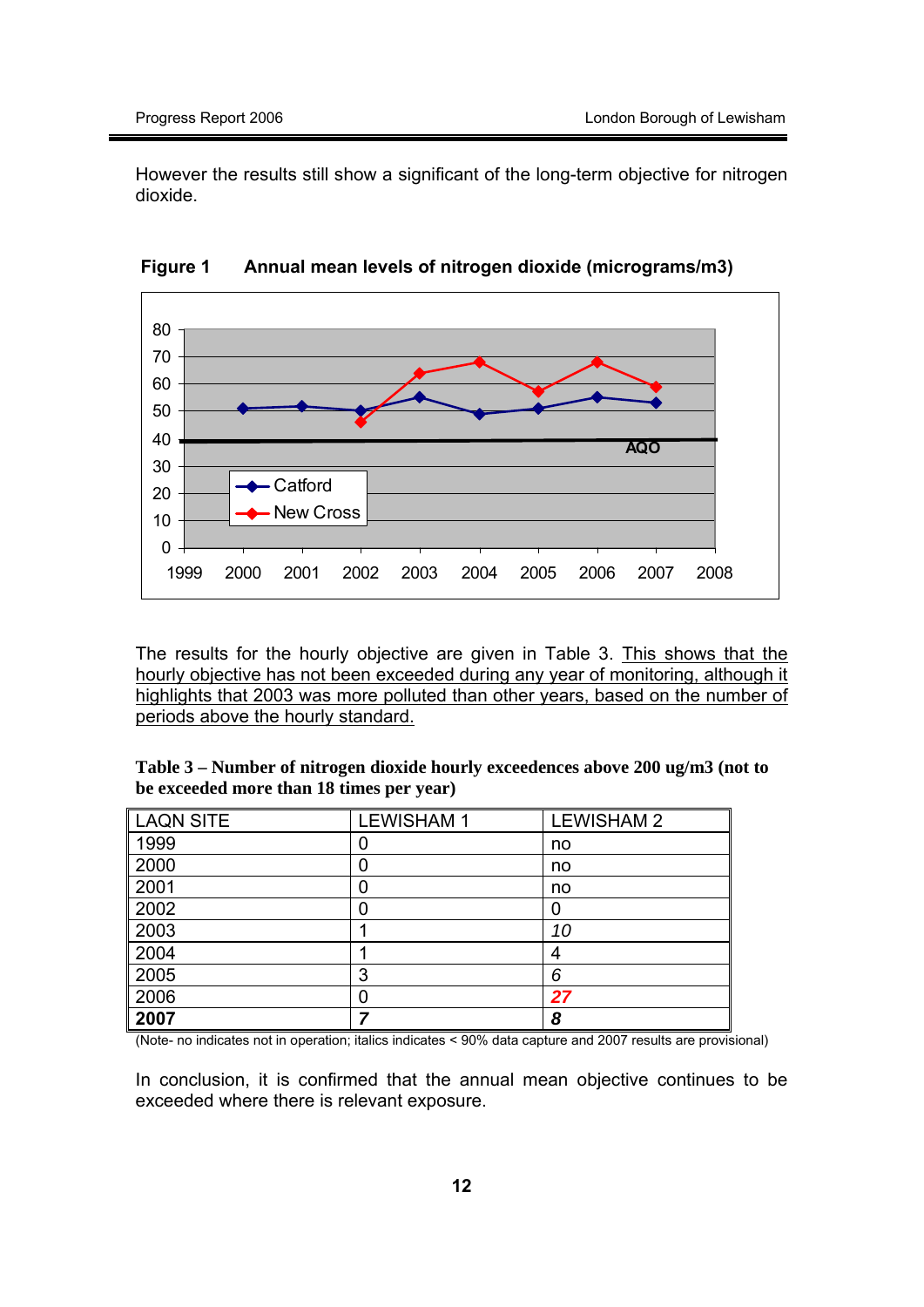### **3.3 Sulphur Dioxide**

 set for this pollutant were observed between 1999 and 2007. The Council undertakes sulphur dioxide monitoring using continuous analysers at both monitoring sites. Details of data capture are given in Appendix 2. The results are shown in Table 4 show that no exceedences of the three air quality objectives

The 15-minute mean objective is the most stringent of the three  $SO<sub>2</sub>$  objective and accordingly there are no recorded periods where the hourly and daily mean standards have been exceeded.

#### **Table 4 - Air Quality Strategy Objectives for SO2 (μgm-3) monitored at Lewisham 1 – Catford**

| <b>Objective</b> |     | No more than 24<br>occurrences of<br>hourly mean<br>$>350$ ug/m $3$ | No more than 3<br>days where daily<br>$mean > 125$ ug/m3 |                 |                | No more than<br>35 occurrences<br>of 15min mean<br>$>267$ ug/m3 |
|------------------|-----|---------------------------------------------------------------------|----------------------------------------------------------|-----------------|----------------|-----------------------------------------------------------------|
| Location         | LW1 | LW <sub>2</sub>                                                     | LW1                                                      | LW <sub>2</sub> | LW1            | LW <sub>2</sub>                                                 |
| 1999             | 0   |                                                                     | 0                                                        |                 | 0              |                                                                 |
| 2000             | 0   |                                                                     | 0                                                        |                 | 0              |                                                                 |
| 2001             | O   |                                                                     | 0                                                        |                 | 0              |                                                                 |
| 2002             | 0   | ი                                                                   | 0                                                        | 0               | 0              | O                                                               |
| 2003             | 0   | ი                                                                   | 0                                                        | ი               | $\overline{2}$ |                                                                 |
| 2004             | 0   | N                                                                   | 0                                                        | 0               | $\overline{0}$ |                                                                 |
| 2005             | 0   | N                                                                   | 0                                                        | O               | $\overline{0}$ |                                                                 |
| 2006             | 0   | ი                                                                   | 0                                                        | 0               | 0              |                                                                 |
| 2007             | Π   | Ω                                                                   | 0                                                        | Ω               | 0              |                                                                 |

(Note- no indicates not in operation; italics indicates < 90% data capture)

The results for 2007 confirm that the sulphur dioxide objectives are being met in the Council's area.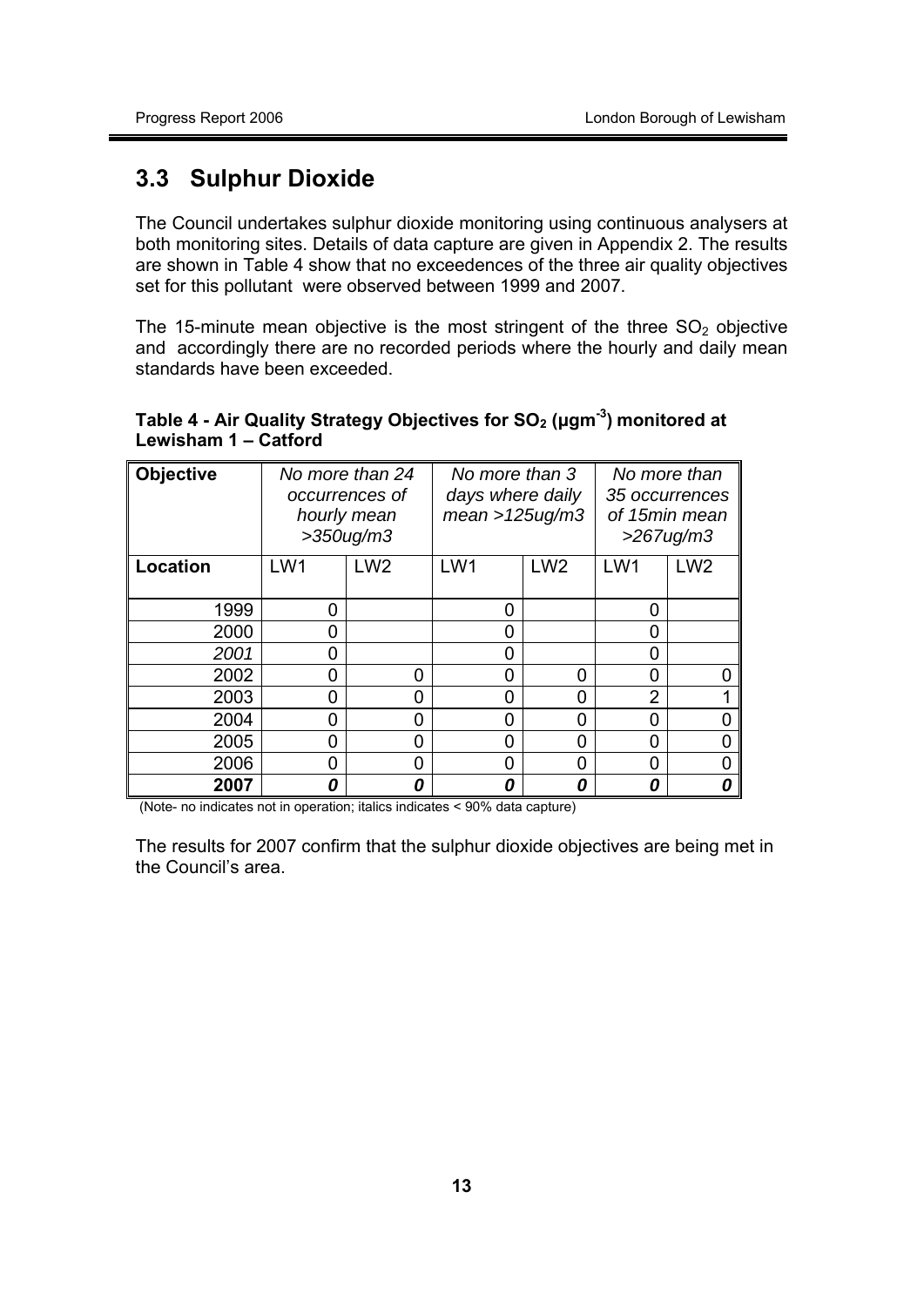# **3.4 Particulates**

 Table 5. Full details of data capture are given in Appendix 2. The Council undertakes continuous monitoring of  $PM_{10}$  at its Lewisham 2 (LW2) roadside site in New Cross. The site uses a TEOM instrument for monitoring PM<sub>10</sub>; the results are therefore presented as a gravimetric equivalent, i.e. TEOM times 1.3. The site began operation in April 2002 and the results are presented in

| <b>Objective</b> | Annual mean less<br>than $40$ ug/m $3$<br><i>(gravimetric</i><br>equivalent) | No more than 35 days<br>where daily mean<br>>50ug/m3 (gravimetric<br>equivalent) |
|------------------|------------------------------------------------------------------------------|----------------------------------------------------------------------------------|
| 2002             | 31                                                                           | 17                                                                               |
| 2003             | 37                                                                           | 47                                                                               |
| 2004             | 31                                                                           | 19                                                                               |
| 2005             | 30                                                                           | 24                                                                               |
| 2006             | 30                                                                           | 21                                                                               |
| 2007             | 30                                                                           | 26                                                                               |

**Table 5 - PM10 monitoring at the Lewisham 2 site (μg/m3 )** 

**(Note- italics indicates < 90% data capture and 2007 results are provisional)** 

The results confirm for each year of monitoring that there have been days when the daily mean standard of 50 µgm<sup>-3</sup> was exceeded, with the current (i.e. 2004) daily mean objective only exceeded during 2003. The 2004 annual mean objective has not been exceeded over this period, although it was approached in 2003.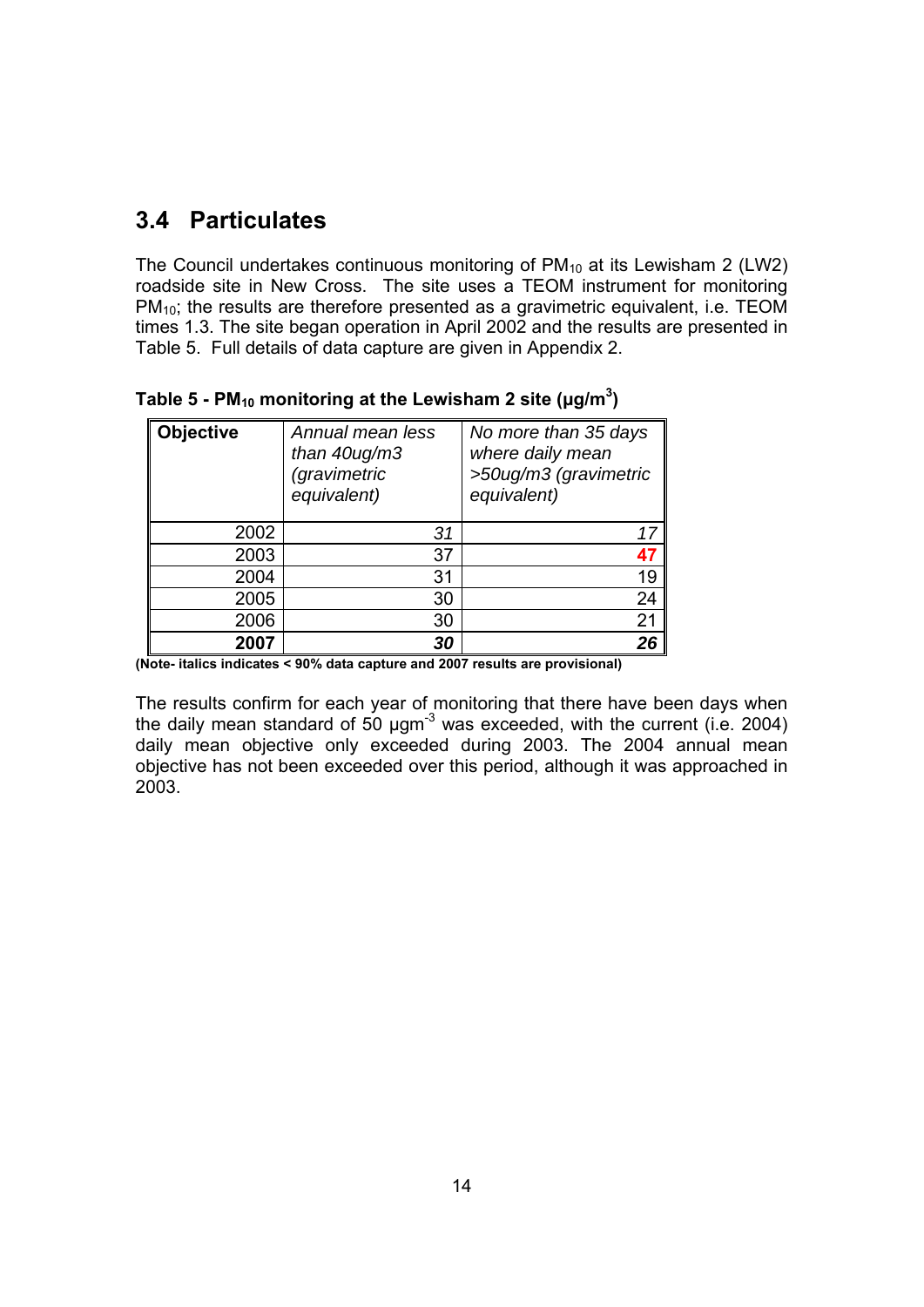

**Figure 2 – Number of exceedences of the daily mean PM10 objective at Lewisham 2** 

The results in table 2 and figure 2 show that the more stringent daily average objective was only exceeded in 2003, which was a very polluted year. In 2007 the number of exceedances of the daily mean were more than in the previous year, but still well within the objective threshold.

In conclusion, the  $PM_{10}$  objectives are currently not exceeded at the New Cross Road site. However previous modelling showed that the daily  $PPM_{10}$  is at risk of being exceeded, although at fewer locations than the NO2 annual mean objective. PM10 arising from construction sites was not considered in the modelling study. Major regeneration is ongoing and planned across the Borough  $-$  therefore the PM<sub>10</sub> remains a pollutant of primary concern. The monitoring for sulphur dioxide confirms that the air quality objectives are not currently being exceeded.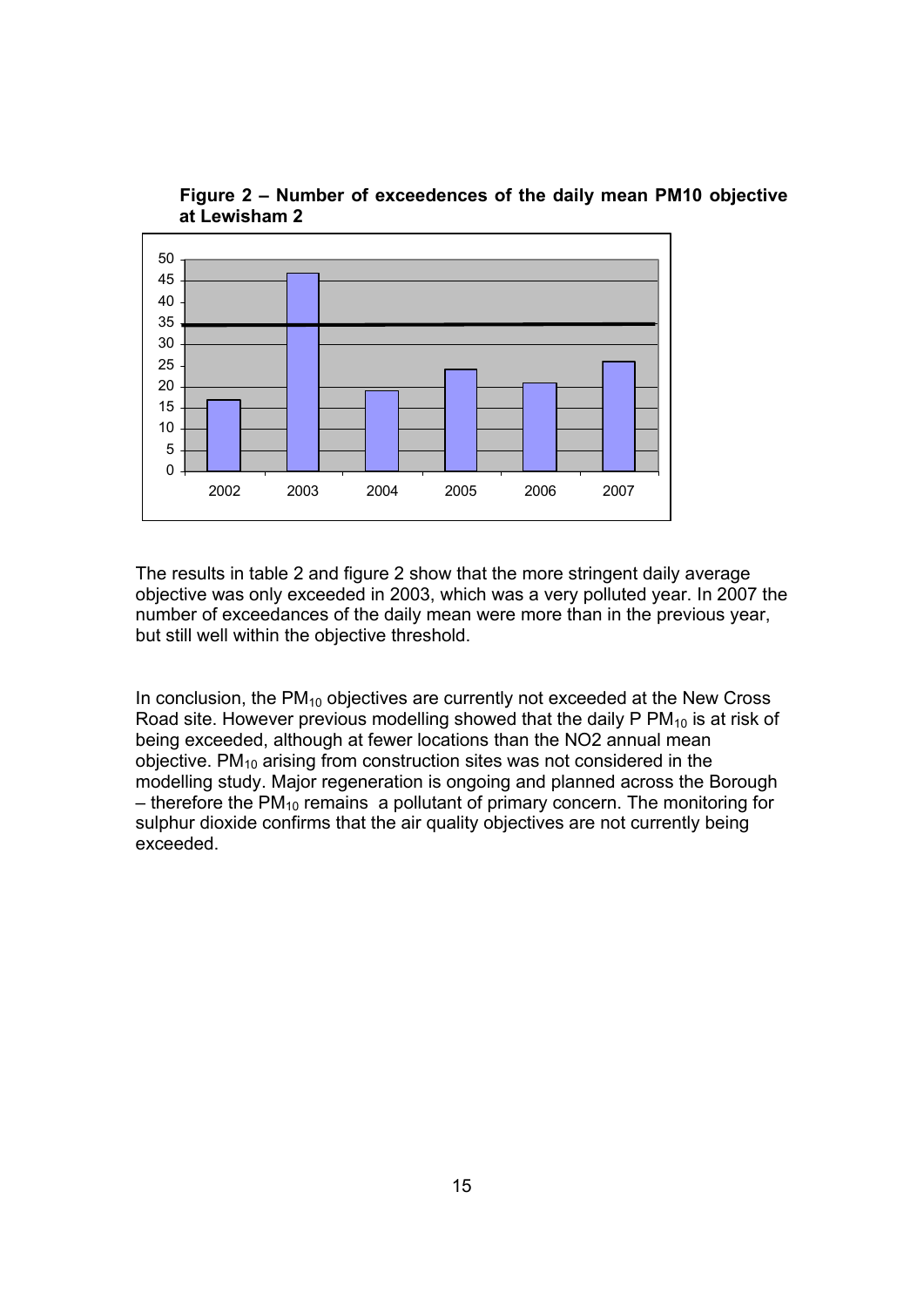## **3.5 Ozone**

The Council undertakes the continuous monitoring of ozone at its LW1, an urban background monitoring site in Catford. The site is part of the LAQN and as such the site meets the QA/QC requirements of the LAQM. TG03 guidance.

The results for the period 2002 – 2007 are given in Table 6. The data capture for each year is reported in Annex 3.

#### **Table 6 - Number of daily maxima exceeding 100 μgm-3 based on 8-hour running mean at Lewisham 1 - Catford**

| <b>Objective</b>  | 2002 2003 2004 2005 2006 2007 |  |  |
|-------------------|-------------------------------|--|--|
| Number of periods |                               |  |  |

 **Note- italics indicates < 90% data capture ;** 2007 calculation included provisional data.

 year, was exceeded at the monitoring site during 2003 and 2005. The Government's air quality objective, not to exceed 10 periods in a calendar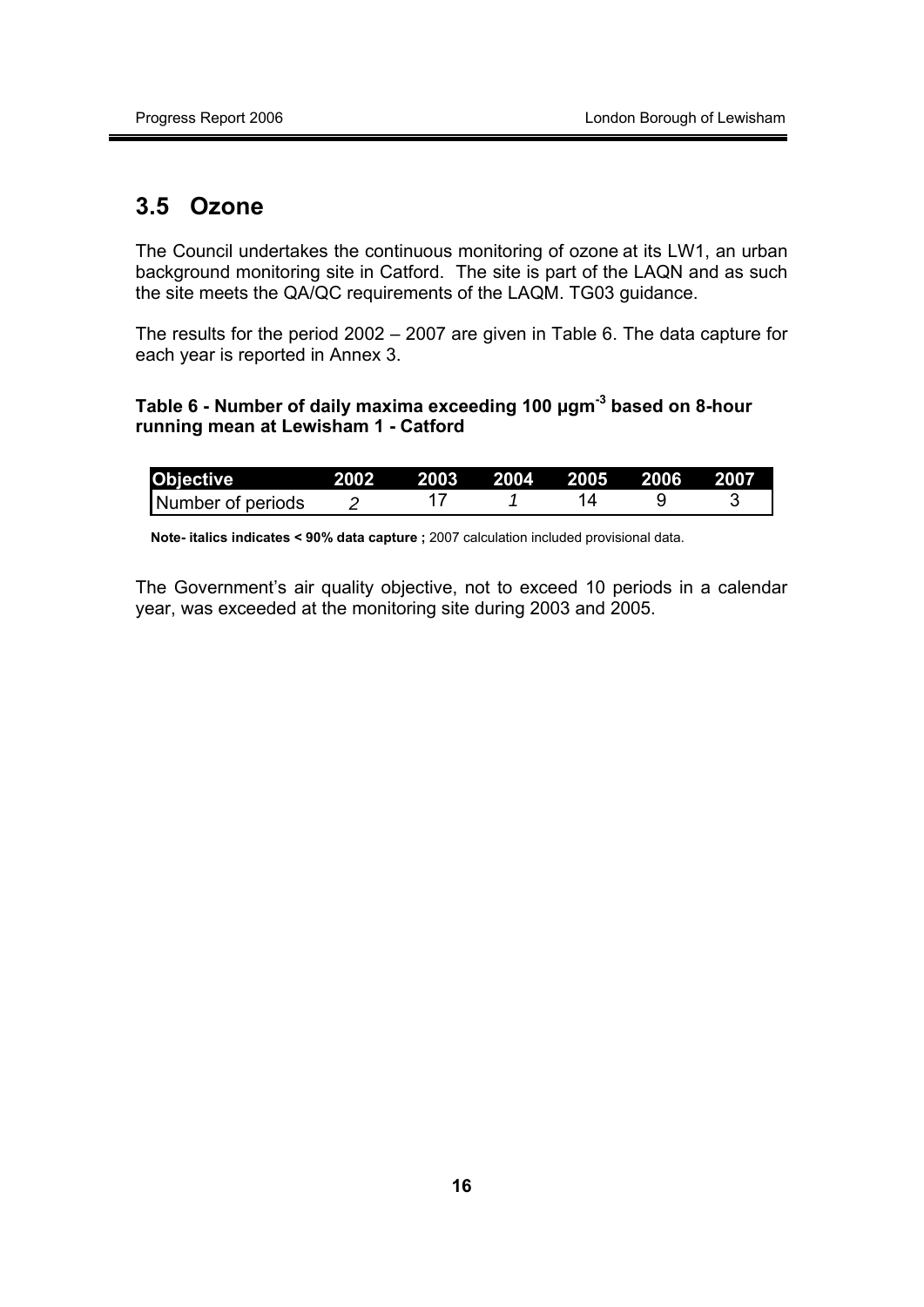## <span id="page-16-0"></span>**4. New Local Developments**

affect air quality. This section outlines those local developments that have taken place that may

There are no new roads, landfill or mineral development planned in the borough. New industrial processes are listed in the Annex 3. None of them is expected to have significant impact on air quality.

The Lewisham roundabout will be replaced by an H-shaped junction as part of the Lewisham Gateway development. The final details of the scheme are yet being discussed. It is likely that construction work will start by the end of 2008. An air quality assessment was carried out to support the planning application and the Council will ensure that committed mitigation measures aimed to reduce the impact of the development on local air quality will be implemented during construction and operation. Further major developments are planned in the Lewisham town area: the Thurston Road development, which was discussed together with the Lewisham Gateway development in the previous progress report, and the Loampit Vale development. The Loampit Vale development air quality assessment will take into consideration cumulative impacts from the above mentioned schemes and impacts from the planned biomass installation.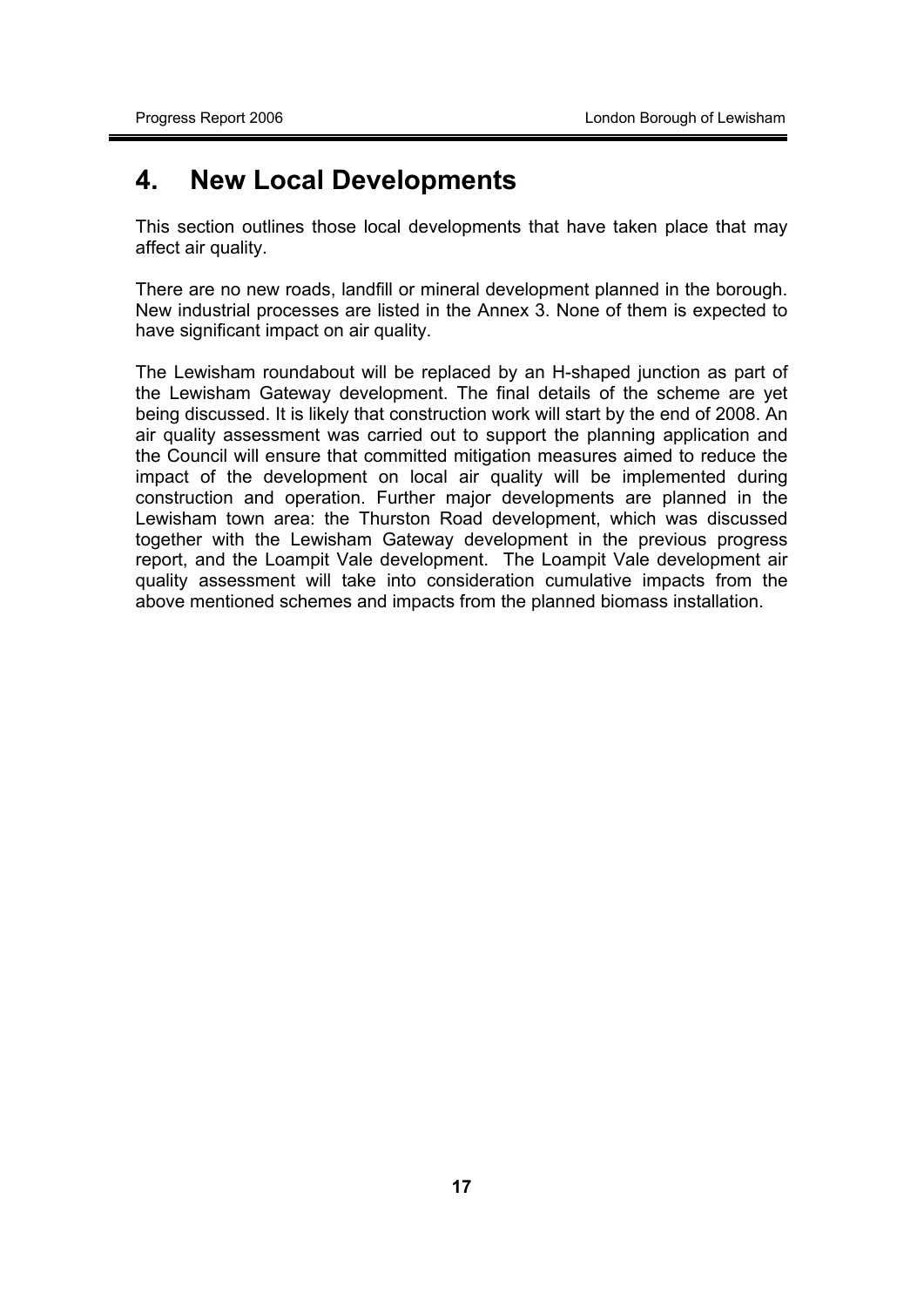# <span id="page-17-0"></span>**5. Air Quality Action Plan Progress Report**

In this second part of the Local Air Quality Management Report, we look at the progress the Council has made in implementing its Air Quality Action Plan.

The previous report included progress on measures set out in the Draft Air Quality Action Plan. This was finalised and adopted in February 2008. The Implementation of the plan continues to involve liaison across several Council Departments including Transport and Streets, Planning, the Sustainable Energy Team and Environmental Health.

 large organisation to commit to a green travel plan Progress on each of the 21 actions are reported in the table below and refer to achievements since last year progress report. The key achievements over last year included: the adoption of the final version of the Action Plan in February and a diffusion tubes monitoring network comprising established in the same month; fully compliance of the Council fleet with the Low Emission Zone, which was implemented also in February; a substantial increase in school travel plans; further progress with the Council travel plan, including the commitment of private

 in the final version) will be reviewed and it is likely that some of them will be Over the next year actions (the same actions from the draft Action Plan were kept amended or completed. The review will include further quantification of benefits and costs of the major actions.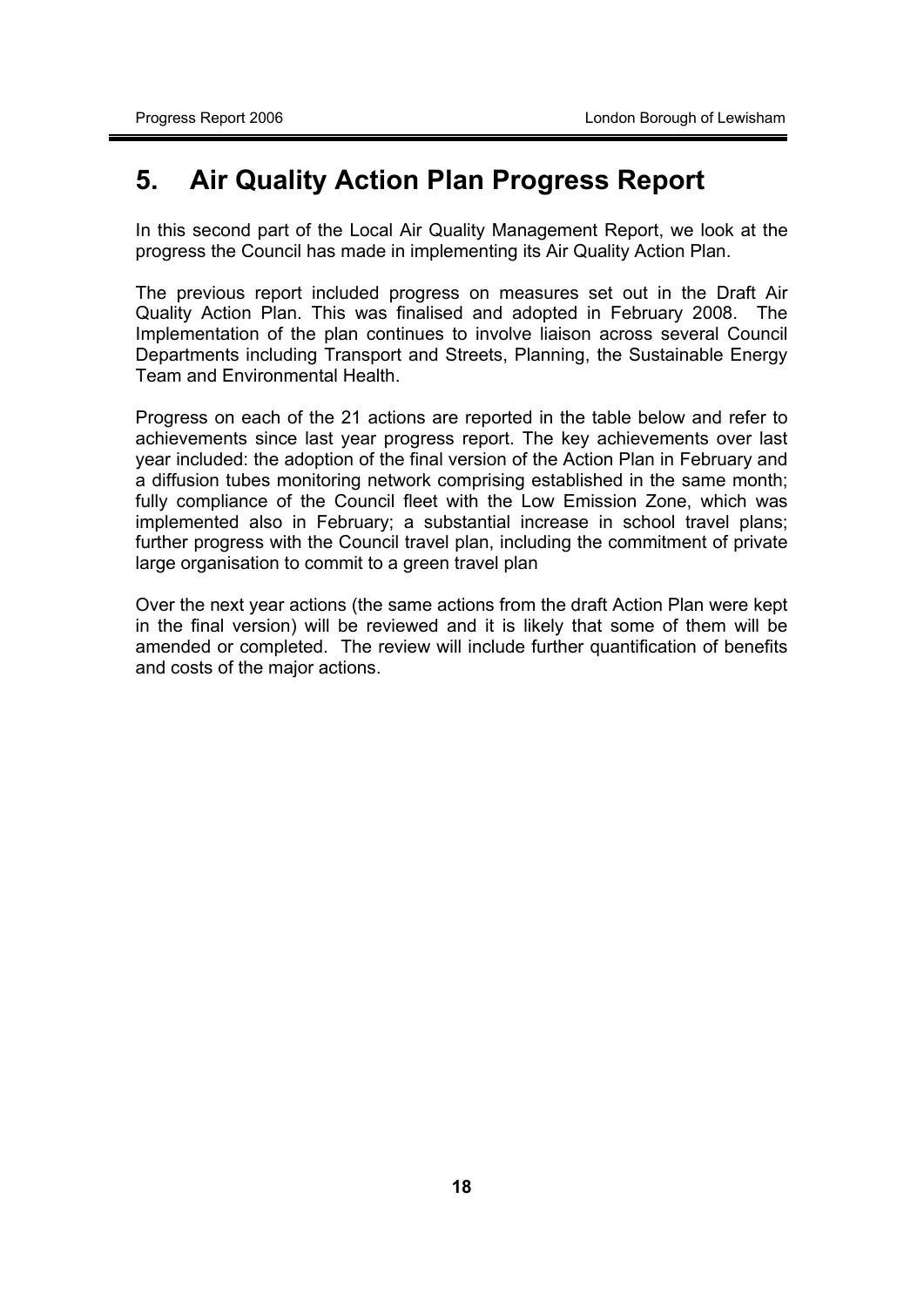| <b>Action</b>                                                          | Outcome to date (Progress Report 2007)                                                                                                                   | Outcome to date (Progress Report 2008)                                                                                                                                                                                                                                                                                                                                  |
|------------------------------------------------------------------------|----------------------------------------------------------------------------------------------------------------------------------------------------------|-------------------------------------------------------------------------------------------------------------------------------------------------------------------------------------------------------------------------------------------------------------------------------------------------------------------------------------------------------------------------|
| <b>Action 1 – Introduction</b><br>of London Low<br>Emission Zone (LEZ) | The council has identified this measure in its<br>Local Implementation Plan. LEZ was due to be<br>implemented in 2007 but this will now be from<br>2008. | LEZ implemented in Feb 08. LBL worked closely with TfL and<br>GLA to publicize the scheme locally prior to its<br>implementation.                                                                                                                                                                                                                                       |
| <b>Action 2 - Vehicle</b><br><b>Emissions Testing.</b>                 | This measure has not yet been progressed                                                                                                                 | VOSA <sup>3</sup> branch covering Lewisham area did not allocate any<br>funding for monitoring traffic emissions. A joint bid <sup>4</sup> for Defra<br>funding has been put together with the South London Cluster<br>Group to use remote sensing equipment in 2008.                                                                                                   |
| <b>Action 3 – Measures</b><br>to address idling<br>Engines             | This measure has not yet been progressed                                                                                                                 | Complaints about idling vehicles are now being recorded in<br>order to identify hotspot areas and take appropriate action.<br>EST <sup>5</sup> Eco-driving tip-cards were distributed during LBL<br>Environmental Day (see Action 20).<br>Funding are being requested through the Air Quality Grant to<br>install signage at schools, following the Hillingdon example. |

<sup>&</sup>lt;sup>3</sup> Vehicle and Operator Services Agency<br>
<sup>4</sup>Defra Air Quality Grant 2008/09 LINK<br>
<sup>5</sup> Energy Saving Trust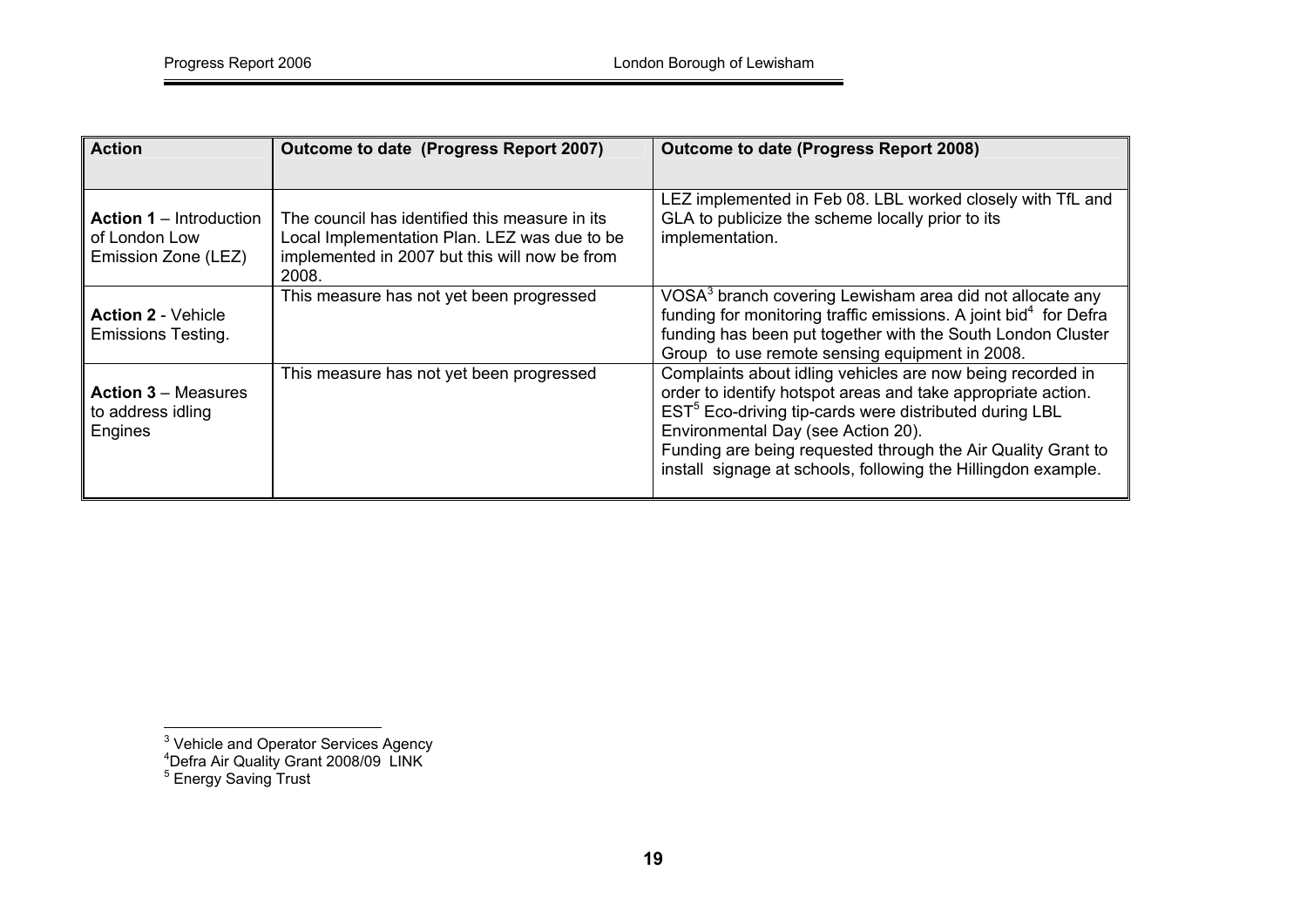| <b>Action</b>                                                                                                                                         | Outcome to date (Progress Report 2007)                                                                                                                                                                                                                                                                                                                                                                              | <b>Outcome to date (Progress Report 2008)</b>                                                                                                                                                                                                                                                                                                                                                                                                                                                                                                                                                                 |
|-------------------------------------------------------------------------------------------------------------------------------------------------------|---------------------------------------------------------------------------------------------------------------------------------------------------------------------------------------------------------------------------------------------------------------------------------------------------------------------------------------------------------------------------------------------------------------------|---------------------------------------------------------------------------------------------------------------------------------------------------------------------------------------------------------------------------------------------------------------------------------------------------------------------------------------------------------------------------------------------------------------------------------------------------------------------------------------------------------------------------------------------------------------------------------------------------------------|
| <b>Action 4 – Measures</b><br>to encourage the Use<br>of Cleaner Technology<br>and Alternative Fuels in<br>Council and<br><b>Contractors Fleet.</b>   | Environmental friendly purchasing hierarchy, in<br>place for fleet replacement. LPG refuelling point<br>at the Wearside Council depot.<br>The Council has 350 vehicles of which 50 are<br>LPG 6 are electric and 1 is a hybrid. Of the<br>remaining diesel fleet 5% are biofuel fuelled<br>vehicles. Under the Council's Vehicle<br>Replacement Policy recently purchased vehicles<br>are all Euro VI.              | The fleet is fully compliant with LEZ standards.<br>86% of the Council vehicles use Biodiesel - the remaining<br>14% vehicles use LPG<br>19% of the fleet is now Euro IV, with 67% Euro III and only<br>14% Euro II.<br>An officer within the Procurement and Energy Efficiency team<br>has been tasked with collating baseline data for LBL fleet<br>emissions inventory. The same database will be used to<br>obtain NOx & PM10 emissions (National Indicator NI194::<br>Reduction in $NOX$ and $PM10$ emissions through local<br>authority's estate and operations) together with CO2<br>emissions (NI185) |
| <b>Action 5 - Measures</b><br>to encourage the Use<br>of Cleaner Technology<br>and Alternative Fuels in<br><b>Public Transport</b><br><b>Vehicles</b> | The Council has supported TfL with the<br>implementation of cleaner technology in buses.<br>All London buses under contract to TfL met a<br>minimum of Euro II emission standards for all<br>pollutants by the end of 2005. Through the fitting<br>of particulate traps on all Euro II and Euro III<br>buses, the fleet also met a minimum of Euro IV<br>emission standards for particulates by the end of<br>2005. | The bus replacement scheme has successfully been<br>completed and LBL fleet is now fully compliant with the LEZ<br>standards.                                                                                                                                                                                                                                                                                                                                                                                                                                                                                 |
| <b>Action 6 - Measures to</b><br>encourage the Use of<br><b>Cleaner Technology</b><br>and Alternative Fuels in<br>taxis                               | The Taxi Emissions Strategy will be implemented<br>through the Public Carriage Office London's<br>black taxi fleet will be expected to meet strict<br>emissions standards by mid 2008, under the<br>Mayor's Taxi Emissions Strategy.                                                                                                                                                                                | Support has been offered to GLA & TfL in implementing and<br>publicizing the scheme locally                                                                                                                                                                                                                                                                                                                                                                                                                                                                                                                   |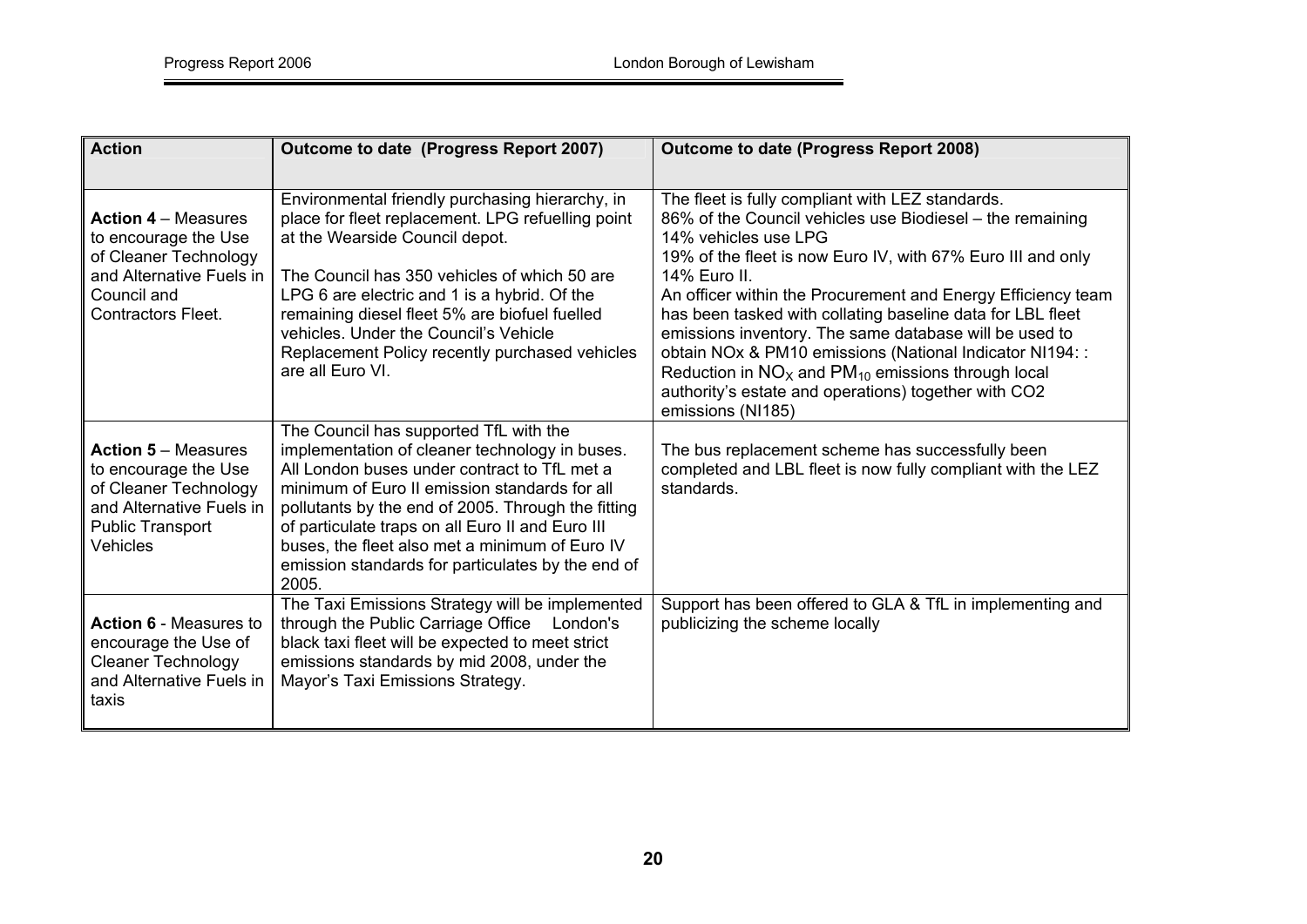| <b>Action</b>                                                                                                                                                  | Outcome to date (Progress Report 2007)                                                                                                                                                                                                                                 | Outcome to date (Progress Report 2008)                                                                                                                                                                                                                                                                                                                                                                                                                                      |
|----------------------------------------------------------------------------------------------------------------------------------------------------------------|------------------------------------------------------------------------------------------------------------------------------------------------------------------------------------------------------------------------------------------------------------------------|-----------------------------------------------------------------------------------------------------------------------------------------------------------------------------------------------------------------------------------------------------------------------------------------------------------------------------------------------------------------------------------------------------------------------------------------------------------------------------|
| <b>Action 7 - Measures to</b><br>encourage the Use of<br><b>Cleaner Technology</b><br>and Alternative Fuels in<br>Delivery and Freight<br><b>Road Vehicles</b> | Lewisham is a member of the South London<br>Freight Quality Partnership (SLFQP).<br>Consolidation Centre in South London. Surveys<br>on Deptford High Street regarding the loading<br>and unloading freight have been commissioned<br>and actions will be implemented. | LBL assisted in organizing and offered a venue for one of the<br>SLFQP quarterly meetings.<br>The SLFQP have received £180,000 from TfL for 2008/09 for<br>consolidation and logistics development to improve deliveries,<br>with each borough creating their own consolidation and<br>delivery plans and developers to use cleaner and quieter<br>vehicles. Night time delivery successfully piloted in<br>Wandsworth and may be extended to similar sites in<br>Lewisham. |
| <b>Action 8 – Measures</b><br>to support a<br>sustainable Transport<br><b>Strategy for Lewisham</b>                                                            | The Transport Group actively works with their<br>partners in bringing about improvements to public<br>transport.                                                                                                                                                       | A sustainable transport strategy for Lewisham is being<br>delivered through the London-wide Good Going Campaign.<br>The Borough was allocated from the Mayor of London £3.27m<br>of funding to spend on local transport improvements to make<br>the borough safer, cleaner and greener through projects<br>delivered by the council during 2007-08.                                                                                                                         |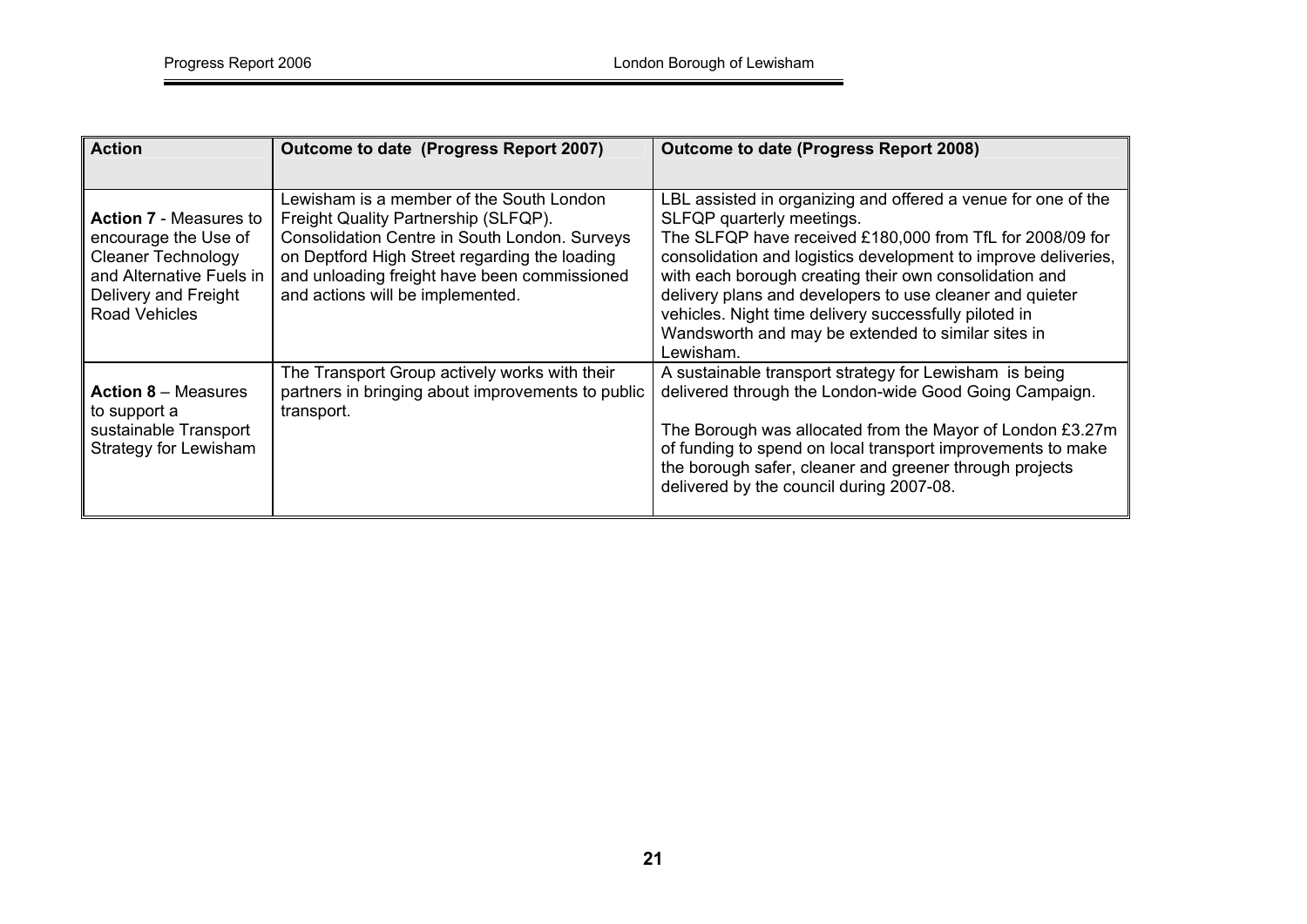| <b>Action</b>                                                                        | Outcome to date (Progress Report 2007)                                                                                                                                                                                                                                                                                                                                                                                                                                                                                            | <b>Outcome to date (Progress Report 2008)</b>                                                                                                                                                                                                                                                                                                                                                                                                                                                                                                                                                                                                                                                                                                                                                                                                                                                                                                                                                                                                                                                                                                                                                                                                                                                                                                                                                                                                                                                                                                  |
|--------------------------------------------------------------------------------------|-----------------------------------------------------------------------------------------------------------------------------------------------------------------------------------------------------------------------------------------------------------------------------------------------------------------------------------------------------------------------------------------------------------------------------------------------------------------------------------------------------------------------------------|------------------------------------------------------------------------------------------------------------------------------------------------------------------------------------------------------------------------------------------------------------------------------------------------------------------------------------------------------------------------------------------------------------------------------------------------------------------------------------------------------------------------------------------------------------------------------------------------------------------------------------------------------------------------------------------------------------------------------------------------------------------------------------------------------------------------------------------------------------------------------------------------------------------------------------------------------------------------------------------------------------------------------------------------------------------------------------------------------------------------------------------------------------------------------------------------------------------------------------------------------------------------------------------------------------------------------------------------------------------------------------------------------------------------------------------------------------------------------------------------------------------------------------------------|
|                                                                                      |                                                                                                                                                                                                                                                                                                                                                                                                                                                                                                                                   |                                                                                                                                                                                                                                                                                                                                                                                                                                                                                                                                                                                                                                                                                                                                                                                                                                                                                                                                                                                                                                                                                                                                                                                                                                                                                                                                                                                                                                                                                                                                                |
| <b>Action 9 – Measures</b><br>to encourage and<br>promote the use of<br>Travel plans | Lewisham Council developed its first Travel Plan<br>in 1999. As the largest employer in the Borough it<br>has an important role in setting an examples to<br>other organisations of the need to reduce their<br>employees reliance on cars to travel to and from<br>work. Lewisham has moved forward considerably<br>with the abolition car leasing, the introduction of<br>staff parking charges at its Catford and Wearside<br>sites.<br>University Hospital London and Goldsmiths<br>College have also developed travel plans. | Lewisham jointly won 'Best London Borough Travel Plan' with<br>the borough of Hackney at the Transport for London<br>'Sustainable Transport Awards' 2007 for its innovation and<br>commitment to promoting cleaner and healthier ways of<br>travelling in London.<br>The revised Council's Staff Travel Strategy includes a range<br>of new initiatives to promote sustainable transport modes such<br>as interest free loans for season tickets and bicycles as well<br>as car sharing and car pools. The Council also supports<br>flexible working arrangements to reduce the need to travel.<br>Lewisham appointed a permanent Travel Plan Coordinator<br>post funded by parking revenue; and savings were made by<br>removing the 'essential car-user allowance' and by managers'<br>careful assessment of staff travel expenses. The Council has<br>also taken the bold step of charging staff £200 a year to park<br>their cars at work to encourage them to use public transport<br>and other environmentally friendly means to get to work. The<br>Staff Travel Group works to promote sustainable transport<br>within the Council. A number of large organisations within the<br>Borough have committed to implement a green travel plan.<br>The Staff Travel Strategy is available from the Council web-<br>site.<br>7 new School Travel Plans were approved in 2006/07 bringing<br>the percentage of Schools within LBL with approved STP to<br>51%. It is expected that 100% of schools will have<br>implemented a STP by Dec 2009 |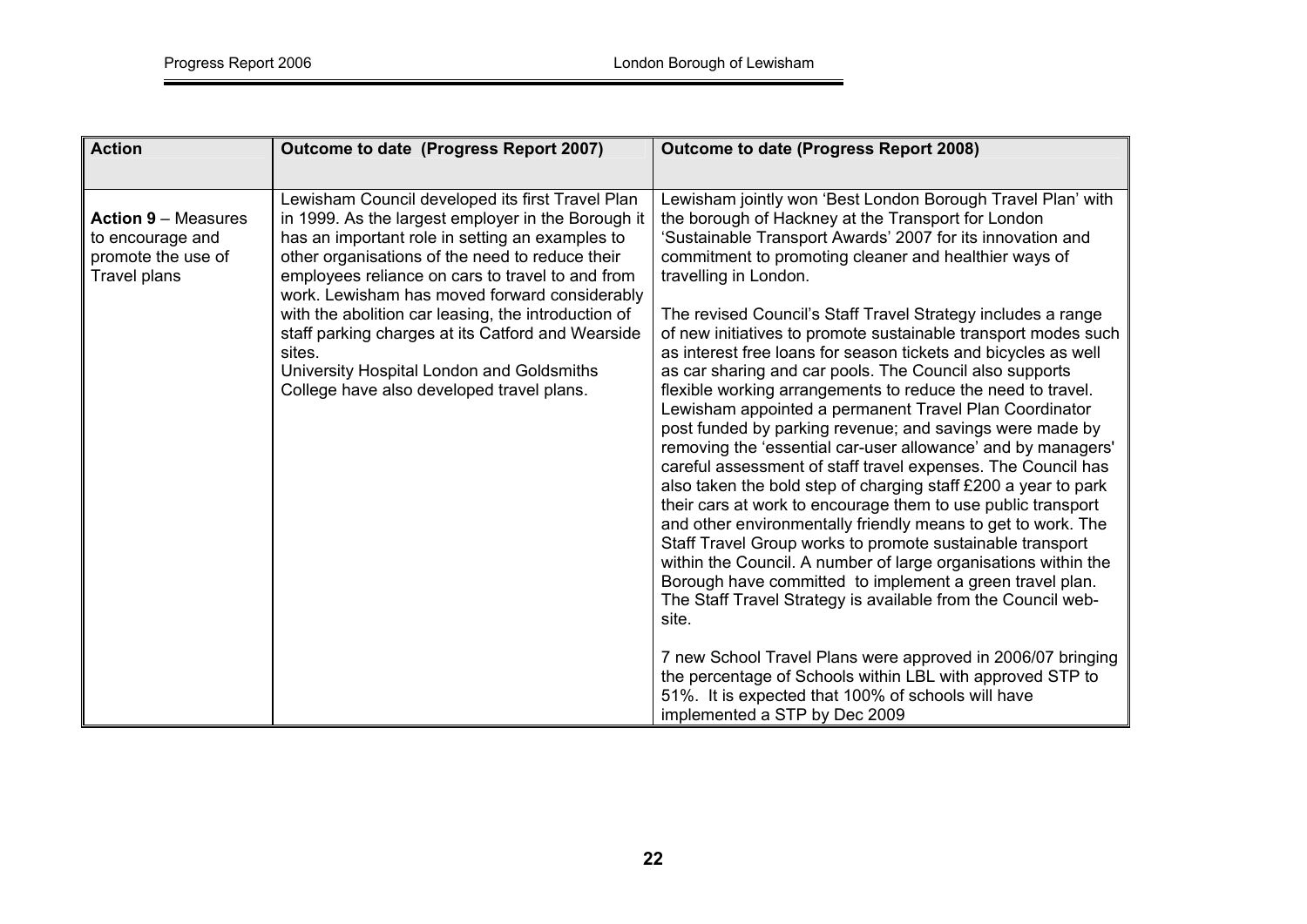| <b>Action</b>                                                                                  | Outcome to date (Progress Report 2007)                                                                                                                                                                                                                                                                                                                                                                           | <b>Outcome to date (Progress Report 2008)</b>                                                                                                                                                                                                                                                                                                                                                                                                                                                                                                                                           |  |  |  |  |
|------------------------------------------------------------------------------------------------|------------------------------------------------------------------------------------------------------------------------------------------------------------------------------------------------------------------------------------------------------------------------------------------------------------------------------------------------------------------------------------------------------------------|-----------------------------------------------------------------------------------------------------------------------------------------------------------------------------------------------------------------------------------------------------------------------------------------------------------------------------------------------------------------------------------------------------------------------------------------------------------------------------------------------------------------------------------------------------------------------------------------|--|--|--|--|
|                                                                                                |                                                                                                                                                                                                                                                                                                                                                                                                                  |                                                                                                                                                                                                                                                                                                                                                                                                                                                                                                                                                                                         |  |  |  |  |
| <b>Action 10 - Measures</b><br>to promote and<br>publicise improvements<br>to public transport | The DLR extension across the river to London<br>City Airport has been completed. The<br>Thameslink service is now in operation.<br>Lewisham is actively involved in planning the ELL<br>and the underground system will be upgraded.<br>The Tramlink extension into Lewisham has been                                                                                                                            | Events aimed to promote public transport have been<br>organised through internal and external initiatives (e.g.<br>through the travel planning department or the Good Going<br>campaign)<br>Schemes aimed over the last year to improve accessibility in                                                                                                                                                                                                                                                                                                                                |  |  |  |  |
|                                                                                                | completed.                                                                                                                                                                                                                                                                                                                                                                                                       | public transport, include improvements to Deptford Station<br>and upgrading of bus stops across the Borough.                                                                                                                                                                                                                                                                                                                                                                                                                                                                            |  |  |  |  |
| <b>Action 11 - Promotion</b><br>of Walking                                                     | 12% 2003-2005 drop in single car occupancy for<br>council staff. Lewisham organises Annual<br>walking festival with PCT.                                                                                                                                                                                                                                                                                         | Projects funded in 2007/08 included: £50,000 to improve<br>walking and cycling facilities for pupils at local schools (All<br>Saints, Baring, Chelwood Nursery, Hither Green, Holbeach,<br>Sedgehill and Lewisham Bridge) as proposed in their School<br>Travel Plans £110,000 to be spent over three years to create<br>the Deptford Green Grid, as part of the wider East London<br>Green Grid project which will improve and link together green<br>spaces across East and South East London                                                                                         |  |  |  |  |
| <b>Action 12 - Promotion</b><br>of Cycling                                                     | A cycling officer has been appointed to liaise with<br>SUSTRANS for cycling routes on Thames path<br>and waterlink way. Lewisham cycling campaign<br>is a local group and we respond to their needs<br>and requests i.e. contraflows implemented at<br>Deptford. Ongoing covered under workplace<br>travel plans also across the borough town<br>centres. Local Cycling Strategy has been<br>adopted by Council. | The Lewisham Staff Cyclist Forum was successfully launched<br>in October 2007 with the aim of provide advice and<br>information about cycling, exchange information, bring any<br>issues preventing employees from cycling to work, increase<br>number of staff cycling to work, raise awareness of new<br>initiatives.<br>Projects funded in 2007/08 included:£200,000 to improve<br>cycling facilities around Wearside Depot by the River<br>Ravensbourne between Lewisham town centre and Ladywell,<br>including the installation of a cycle path under the nearby<br>railway bridge |  |  |  |  |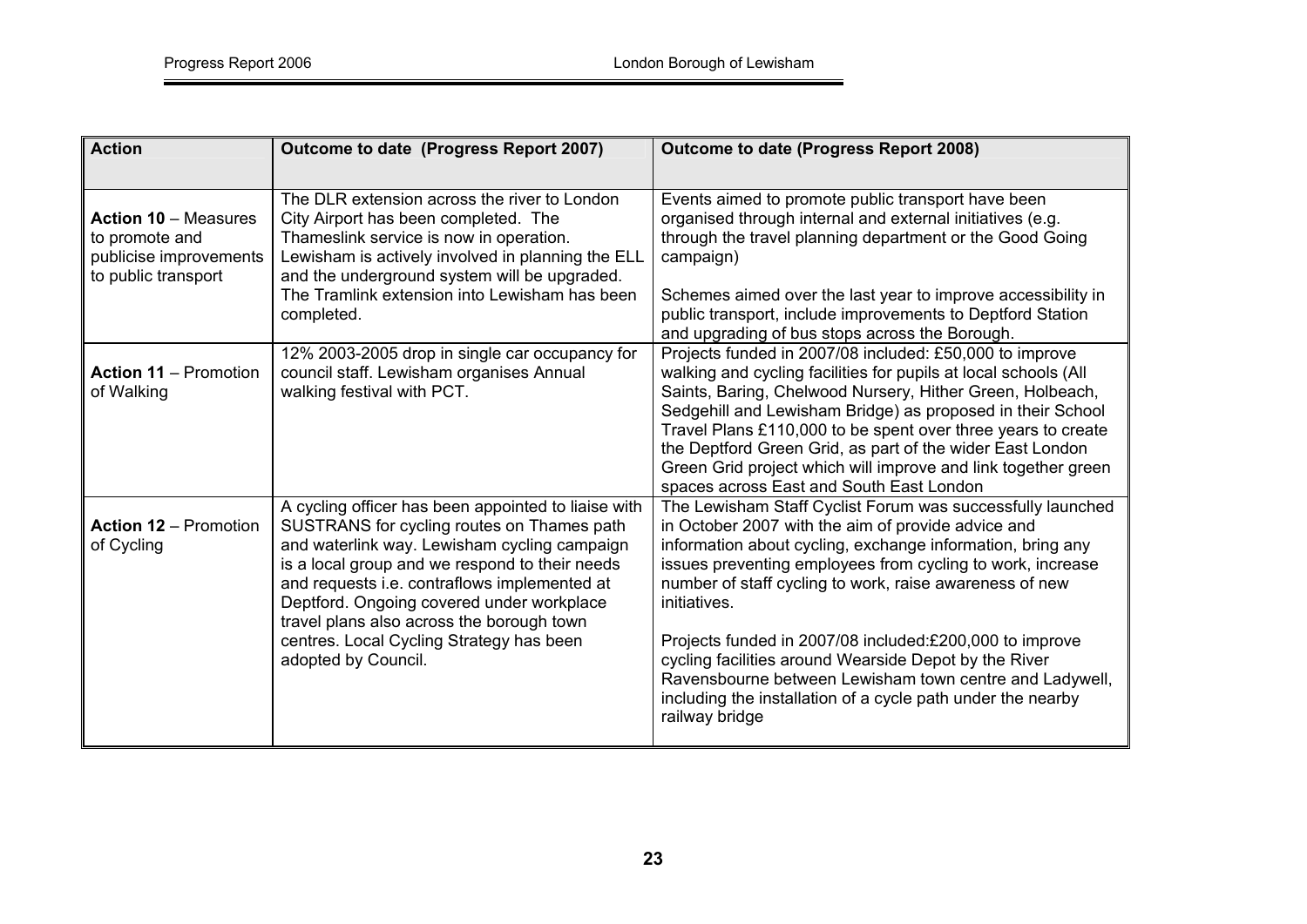| <b>Action</b>                                                                                          | Outcome to date (Progress Report 2007)                                                                                                                                                                                                                                                                             | Outcome to date (Progress Report 2008)                                                                                                                                                                                                                                                                                                                                                                                                                                                    |
|--------------------------------------------------------------------------------------------------------|--------------------------------------------------------------------------------------------------------------------------------------------------------------------------------------------------------------------------------------------------------------------------------------------------------------------|-------------------------------------------------------------------------------------------------------------------------------------------------------------------------------------------------------------------------------------------------------------------------------------------------------------------------------------------------------------------------------------------------------------------------------------------------------------------------------------------|
|                                                                                                        |                                                                                                                                                                                                                                                                                                                    |                                                                                                                                                                                                                                                                                                                                                                                                                                                                                           |
| <b>Action 13 - Measures</b><br>to manage parking in<br>the Borough                                     | Council's Parking Plan adopted in 2004.<br>An objective of the Parking Enforcement Policy is<br>to protect the environment and to pursue<br>sustainable development<br>through use of parking control as a means of<br>traffic restraint.                                                                          | Lewisham has now 13 controlled parking zones. The Council<br>is consulting on an increase in parking charges<br>The number of on-street parking places for car club vehicles<br>have been increased. Car parking ratios for new<br>developments have been reduced, and parking spaces for<br>car-clubs included in planning conditions for major<br>developments.                                                                                                                         |
| Action 14 - Speed<br>Management                                                                        | Lewisham has been proactive in introducing a<br>number of 20mph traffic schemes within<br>residential areas. These use a combination of<br>visual stimuli as well as physical measures to<br>reduce traffic speed.                                                                                                 | The Council has been consulting on new 20mph zones. A<br>proposal for Lewisham to become the first London council to<br>introduce a blanket 20mph speed limit is also under<br>discussion. The new proposal is being pushed through to<br>eliminate the need for speed humps (which would have a<br>beneficial impact on air quality) and encourage people to walk<br>or cycle.                                                                                                           |
| Action 15 - The<br>Council will work with<br>external bodies such<br>as Tfl to manage road<br>planning | Over the life time of this Plan it is likely that only<br>small scale road improvements will take place in<br>Lewisham as new major roads will not be<br>planned. Traffic management is a useful tool for<br>encouraging walking and cycling and<br>implemented through the transport and urban<br>planning teams. | The Council has been closely working with TfL to maximise<br>the beneficial impacts of the Kender Triangle road scheme in<br>New Cross Gate (£4.5 million programme that should be<br>completed in the next three years). This new traffic scheme<br>will improve congestion and the accompanying problems of<br>noise and air pollution through easing traffic flows by changing<br>roads back to two way working. Benefits include improved<br>pedestrian safety and bus journey times. |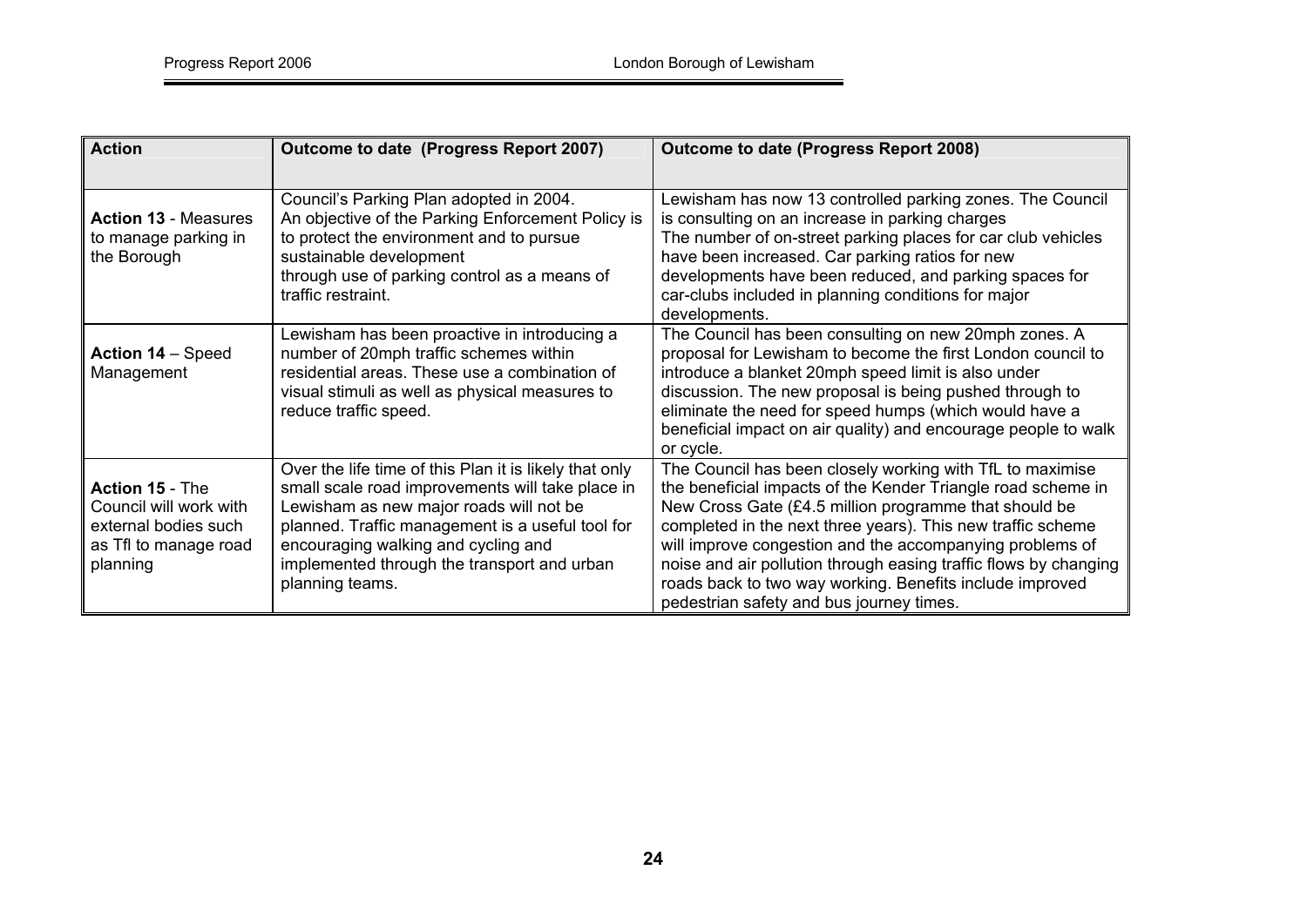| <b>Action</b>                                                                         | Outcome to date (Progress Report 2007)                                                                                                                                                                                  | <b>Outcome to date (Progress Report 2008)</b>                                                                                                                                                                                                                                                                                                                                                                                                                                                                                                                                                                                                                                                               |  |  |  |  |
|---------------------------------------------------------------------------------------|-------------------------------------------------------------------------------------------------------------------------------------------------------------------------------------------------------------------------|-------------------------------------------------------------------------------------------------------------------------------------------------------------------------------------------------------------------------------------------------------------------------------------------------------------------------------------------------------------------------------------------------------------------------------------------------------------------------------------------------------------------------------------------------------------------------------------------------------------------------------------------------------------------------------------------------------------|--|--|--|--|
| <b>Action 16 - Measures</b><br>to reduce emissions<br>from new<br>developments        | When large developments within the borough are<br>proposed developers are required to carry out<br>both AQ and transport assessments. Information<br>for developers is currently available on the<br>Council's website. | The pollution control team has been working closely with the<br>planning and sustainability teams to ensure that: developers<br>follow the Code of Construction Practice; the air quality<br>impacts of biomass installations are assessed and that the<br>best available mitigation technologies are employed; parking<br>free developments or reduced parking ratio (e.g. 0.3% for the<br>Loampit Vale development); S106 funding towards schemes<br>beneficial to air quality is increased.<br>Funding committed through S106 for the Catford Greyhound<br>development included for example residential and business<br>green travel plan, free oyster cards taster credits, car clubs<br>parking spaces |  |  |  |  |
|                                                                                       | When large developments within the borough are                                                                                                                                                                          | A proposal to implement low emission strategies for new<br>developments is under discussion.<br>The Council Code of Construction Practice is being updated in                                                                                                                                                                                                                                                                                                                                                                                                                                                                                                                                               |  |  |  |  |
| <b>Action 17 - Measures</b><br>to reduce or eliminate<br>emissions from<br>commercial | proposed developers are required to carry out<br>both AQ and transport assessments. Information<br>for developers is currently available on the<br>Council's website.                                                   | partnership with the South London Cluster Group to include<br>reference to the London-wide Best Practice Guidance.<br>Publication of the new code is expected in May 2008.                                                                                                                                                                                                                                                                                                                                                                                                                                                                                                                                  |  |  |  |  |
| construction sites                                                                    | Council published a Code of Construction<br>Practice in 2000 and this is enforced through<br><b>Planning and Environmental Enforcements</b><br>teams.                                                                   | The Sustainable Construction Forum has been established to<br>cover the greening of design, construction and maintenance<br>work carried out in Lewisham.                                                                                                                                                                                                                                                                                                                                                                                                                                                                                                                                                   |  |  |  |  |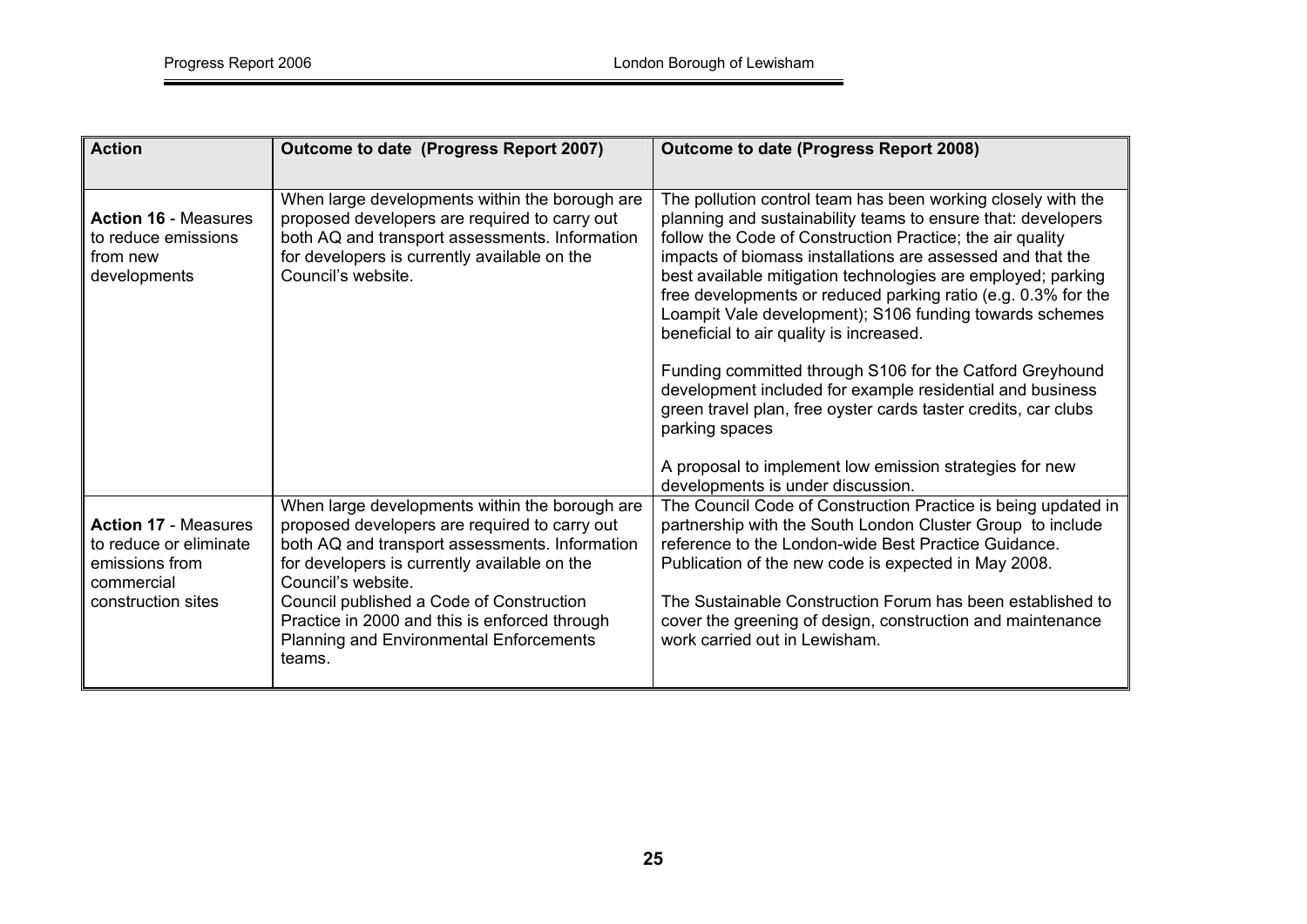| <b>Action</b>                                                                                                                    | Outcome to date (Progress Report 2007)                                                                                                                                                                                | Outcome to date (Progress Report 2008)                                                                                                                                                                                                                                                                                                                                                                                                                                                                                                                                                                                                                                    |
|----------------------------------------------------------------------------------------------------------------------------------|-----------------------------------------------------------------------------------------------------------------------------------------------------------------------------------------------------------------------|---------------------------------------------------------------------------------------------------------------------------------------------------------------------------------------------------------------------------------------------------------------------------------------------------------------------------------------------------------------------------------------------------------------------------------------------------------------------------------------------------------------------------------------------------------------------------------------------------------------------------------------------------------------------------|
| <b>Action 18 - Measures</b><br>to reduce emissions<br>from domestic<br>buildings                                                 | Domestic composting and recycling advice is<br>available on the Council's website.<br>Advice on bonfires is available on Council's<br>website and complaints are dealt with by the<br>Environmental Enforcement team. | The Draft Council Climate Change Strategy drafted is being<br>finalised.<br>Lewisham coordinated a London-wide Climate Change<br>awareness raising programme in 2007 on behalf of DEFRA<br>There is a range of new groups within the Council that will<br>work towards supporting the delivery of the Climate Change<br>Strategy. These include:<br>the Energy Forum which covers all energy efficiency and CO2<br>reduction issues and the 'Environment Champions', with staff<br>who have volunteered to take an active role in promoting<br>environmentally sustainable initiatives including encouraging<br>people to switch off computers and to recycle more paper. |
| Action 19 - The<br>Council will continue to<br>control the release of<br>emissions from<br>Industrial and<br>commercial premises | The Council has a statutory duty to inspect<br>installations and liaise with the Environment<br>Agency. The Health Impact Study was published<br>No notices issued or prosecutions<br>in 2005.<br>during 2006         | New permits have been issued for 56 dry cleaning<br>installations and a waste wood burner.<br>The latest stack monitoring results show emissions from<br>SELCHP are well within the standards. No complaints have<br>been received over the last year.                                                                                                                                                                                                                                                                                                                                                                                                                    |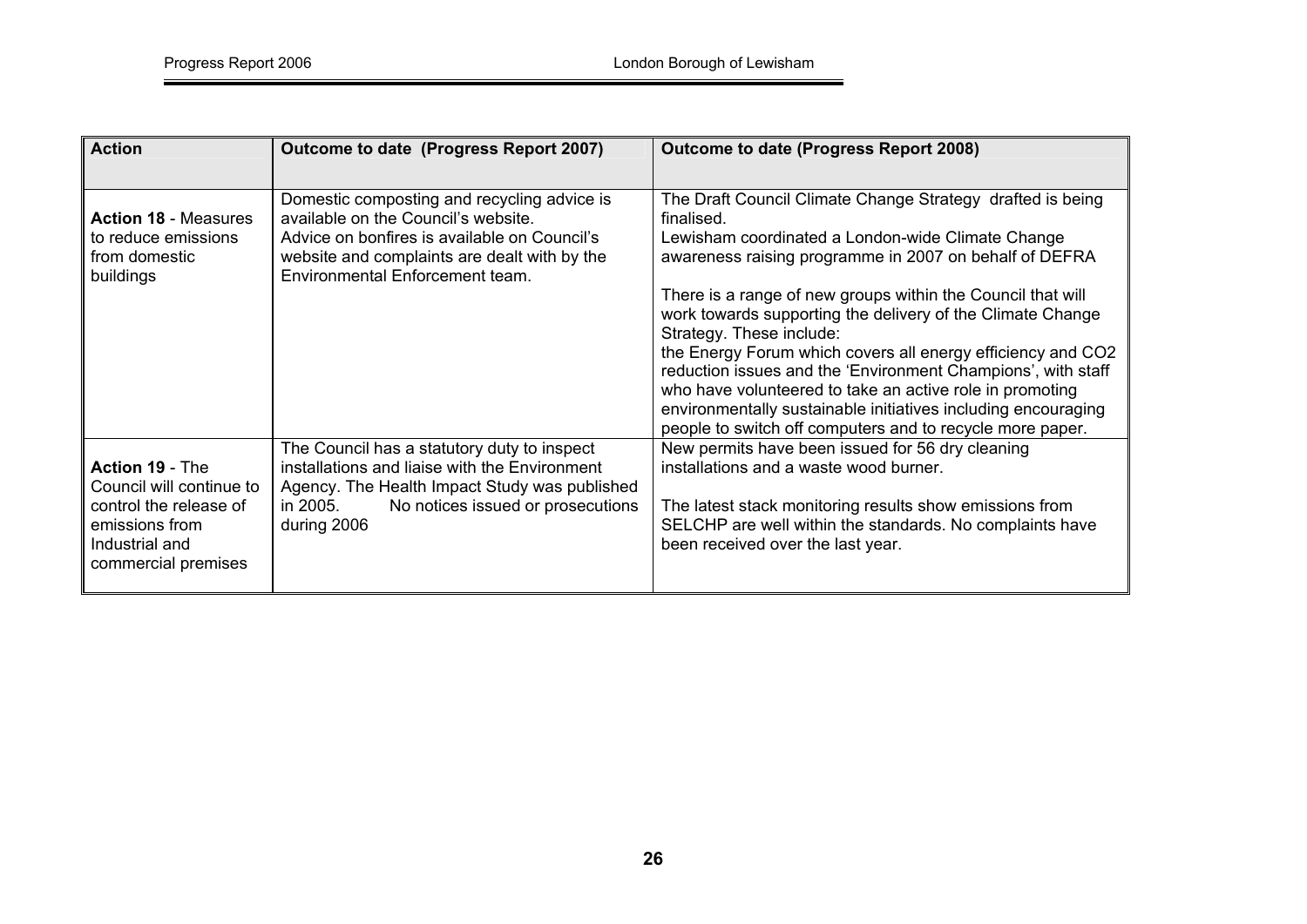| <b>Action</b>                                                                                                                                                    | Outcome to date (Progress Report 2007)                                                                                                                                                                                                                                                                                                    | <b>Outcome to date (Progress Report 2008)</b>                                                                                                                                                                                                                                                                                                                                                                                                                                                                                                                                                                                                                                                                                                                                                                                           |  |  |  |  |
|------------------------------------------------------------------------------------------------------------------------------------------------------------------|-------------------------------------------------------------------------------------------------------------------------------------------------------------------------------------------------------------------------------------------------------------------------------------------------------------------------------------------|-----------------------------------------------------------------------------------------------------------------------------------------------------------------------------------------------------------------------------------------------------------------------------------------------------------------------------------------------------------------------------------------------------------------------------------------------------------------------------------------------------------------------------------------------------------------------------------------------------------------------------------------------------------------------------------------------------------------------------------------------------------------------------------------------------------------------------------------|--|--|--|--|
|                                                                                                                                                                  |                                                                                                                                                                                                                                                                                                                                           |                                                                                                                                                                                                                                                                                                                                                                                                                                                                                                                                                                                                                                                                                                                                                                                                                                         |  |  |  |  |
| Action 20 - The<br>Council will continue to<br>assess the current air<br>quality levels across<br>the Borough and<br>increase awareness on<br>air quality issues | Air quality monitoring at 2 sites in the borough<br>will continue. The Council will continue to attend<br>cluster group meetings. Air quality information is<br>available on the Council's website and can be<br>posted to the public upon request. Action is<br>ongoing 2006 monitoring data is available in<br>Section 3 of this report | The final version of Lewisham Air Quality Action Plan was<br>adopted in February 2008.<br>An Environmental Day organised was organised by the<br>Sustainability & Travel Planning teams in January 2008. The<br>Pollution Control team participated with display boards on the<br>AirText scheme and providing leaflets on air quality e.g. eco-<br>driving tip cards.<br>AirText scheme: nearly 40 users were recruited following the<br>launch of the scheme in March 2007. An increase in<br>registration by 20% followed the Environmental Day event.<br>Contacts have been established with frontline officers working<br>with elderly and young residents and offered to provide<br>information on AirText.                                                                                                                       |  |  |  |  |
|                                                                                                                                                                  |                                                                                                                                                                                                                                                                                                                                           | A diffusion tubes monitoring network for nitrogen dioxide was<br>established in February 2008. The network, which comprises<br>10 sites (one of which includes triplicates co-located with a<br>continuous monitoring station), is likely to be increased<br>through a joint initiative with the Sustainability team, which will<br>see Council staff part of the Environment Champions group<br>being directly involved with the monitoring at new sites.<br>Funding has been requested for establishing monitoring sites<br>at schools and within community groups and having students<br>and residents primarily involved in the surveys.<br>Funding has been requested to install a new fixed continuous<br>monitoring station to monitor also PM2.5 and investigate<br>health impacts of air pollution on vulnerable categories of |  |  |  |  |
|                                                                                                                                                                  |                                                                                                                                                                                                                                                                                                                                           | residents.<br>Schemes being implemented through partnership work with<br>the South London Cluster Group include a benchmarking<br>exercise to appraise and improve local authorities air quality<br>management activities.                                                                                                                                                                                                                                                                                                                                                                                                                                                                                                                                                                                                              |  |  |  |  |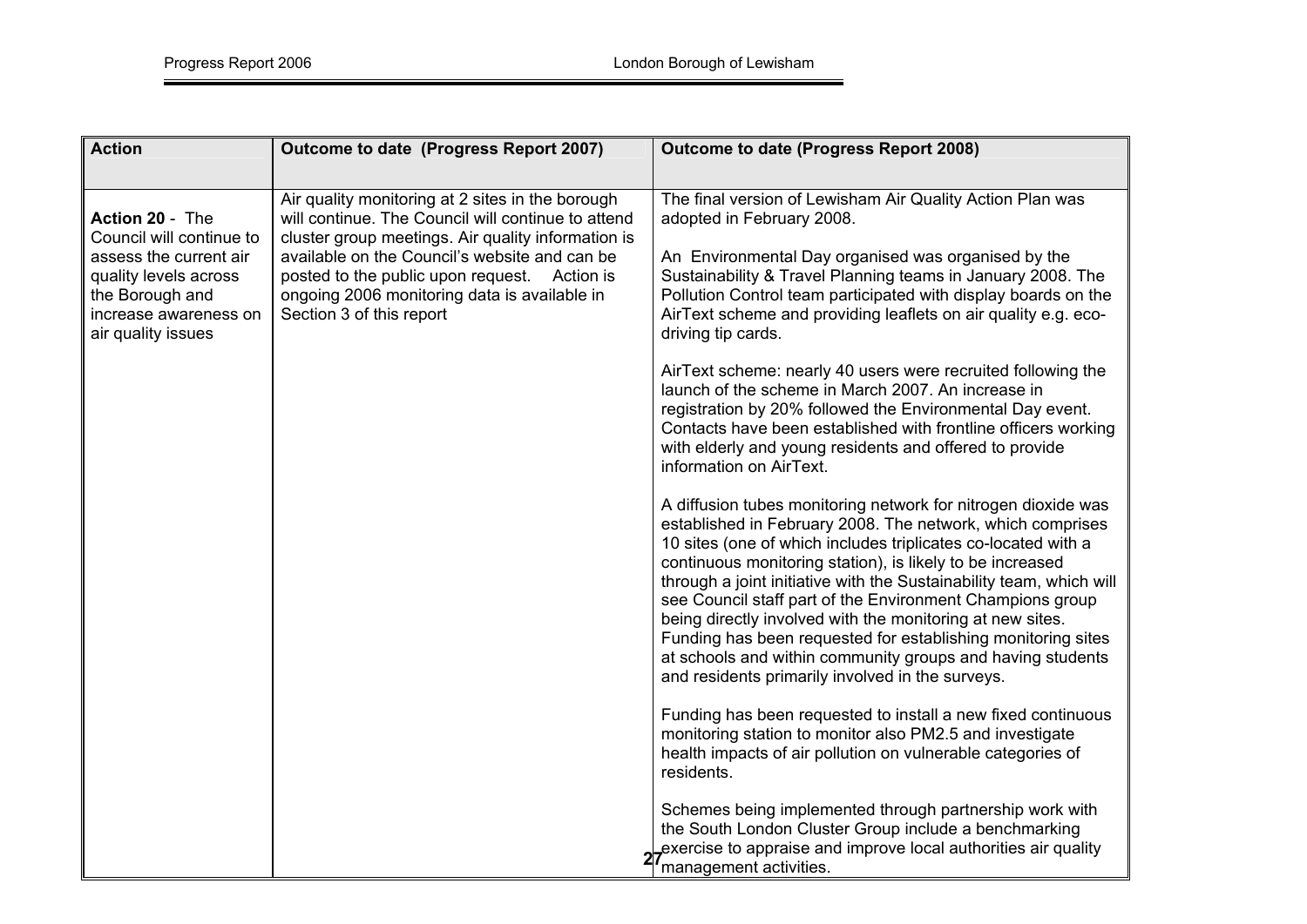| <b>Action</b>                                                                                                                         | Outcome to date (Progress Report 2007)                                                                                                                                                                       | Outcome to date (Progress Report 2008)                                                                                                                                                                                                   |
|---------------------------------------------------------------------------------------------------------------------------------------|--------------------------------------------------------------------------------------------------------------------------------------------------------------------------------------------------------------|------------------------------------------------------------------------------------------------------------------------------------------------------------------------------------------------------------------------------------------|
|                                                                                                                                       |                                                                                                                                                                                                              |                                                                                                                                                                                                                                          |
| Action 21 - The Council  <br>will implement<br>procurement measures<br>to reduce overall<br>pollution levels across<br>If the Borough | The Council published a 'Green'<br>Completed<br>Procurement Guide' in 2006 and is committed to<br>reducing pollution through the procurement<br>process. This document is available on Council's<br>website. | The action was completed last year. The Council Green<br>Procurement team is now working on ensuring that Council<br>contractors implement best practice and in expanding the<br>scheme to other large organisations within the Borough. |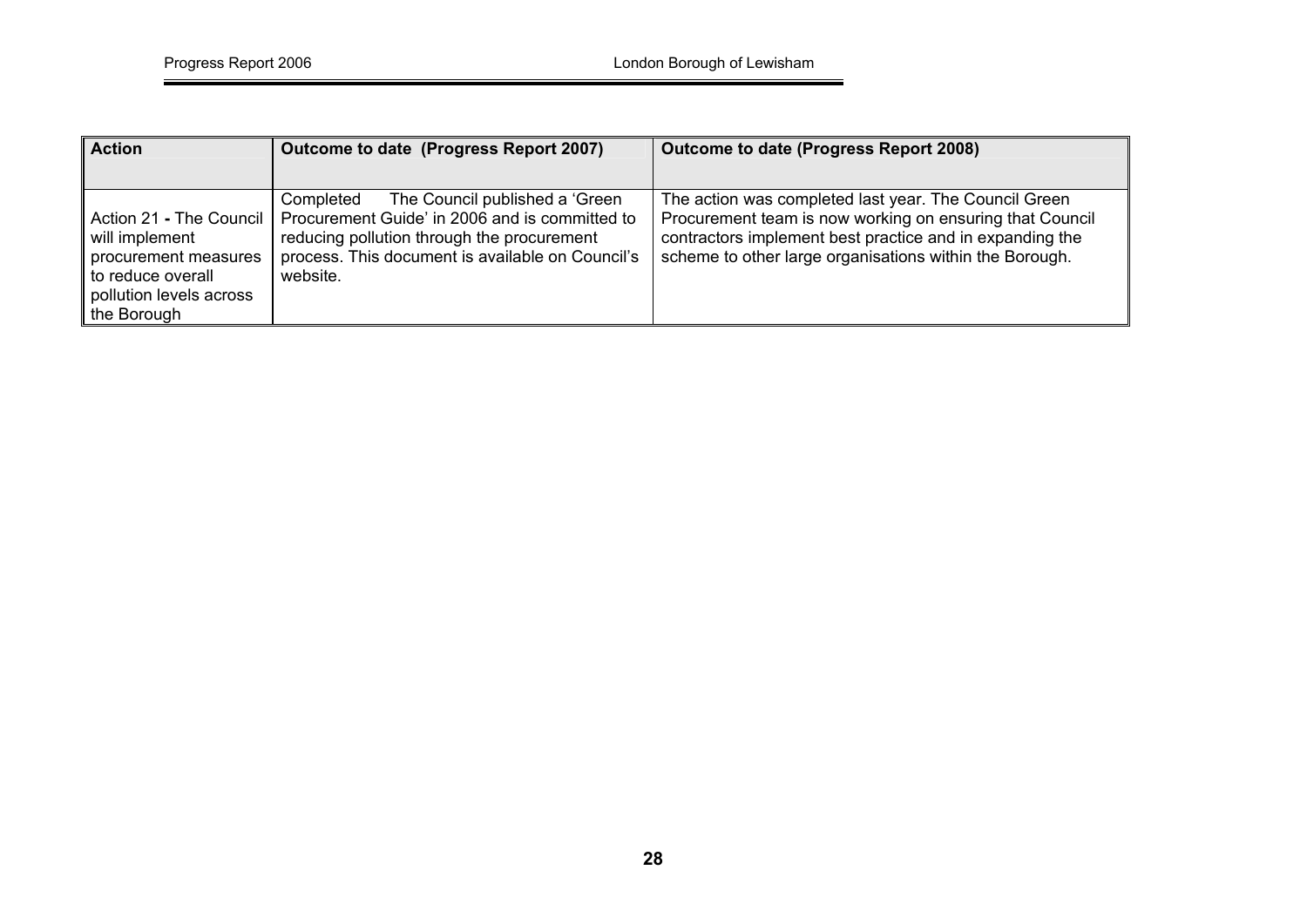# <span id="page-28-0"></span>**7. Conclusion**

The up to date monitoring results continue to indicate that the Government's current air quality objectives are being exceeded widely at locations within the Air Quality Management Areas where there is relevant public exposure. Based on the findings in this report there is no need to progress to a Detailed Assessment either to revoke its existing AQMA or determine whether any new AQMAs are required.

The Council will continue its air quality monitoring programme and pursue the extension of the monitoring network in order that more exhaustive data will be included in the next progress report. prepare for its next round of Review and Assessment in 2007.

An update on the progress made by the Council regarding its twenty one actions contained in the Council's Action Plan is also presented in this report.

The key achievements over last year included: the adoption of the final version of the Action Plan in February and a diffusion tubes monitoring network comprising established in the same month; fully compliance of the Council fleet with the Low Emission Zone, which was implemented also in February; a substantial increase in school travel plans; further progress with the Council travel plan, including the commitment of private large organisation to commit to a green travel plan. Over the next year actions (the same actions from the draft Action Plan were kept in the final version) will be reviewed and it is likely that some of them will be amended or completed. The review will include further quantification of benefits and costs of the major actions.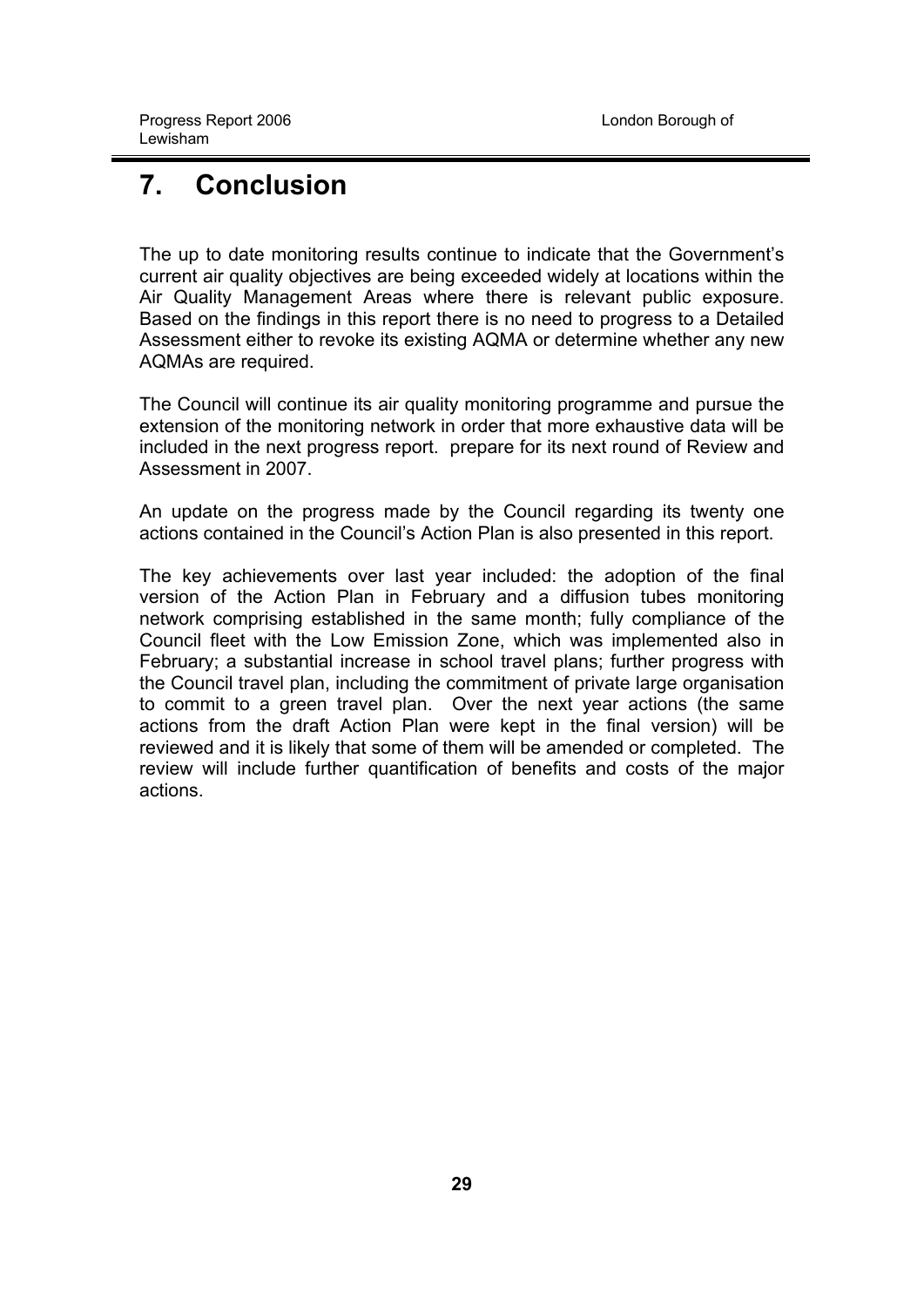# <span id="page-29-0"></span>**9. Glossary of Terms**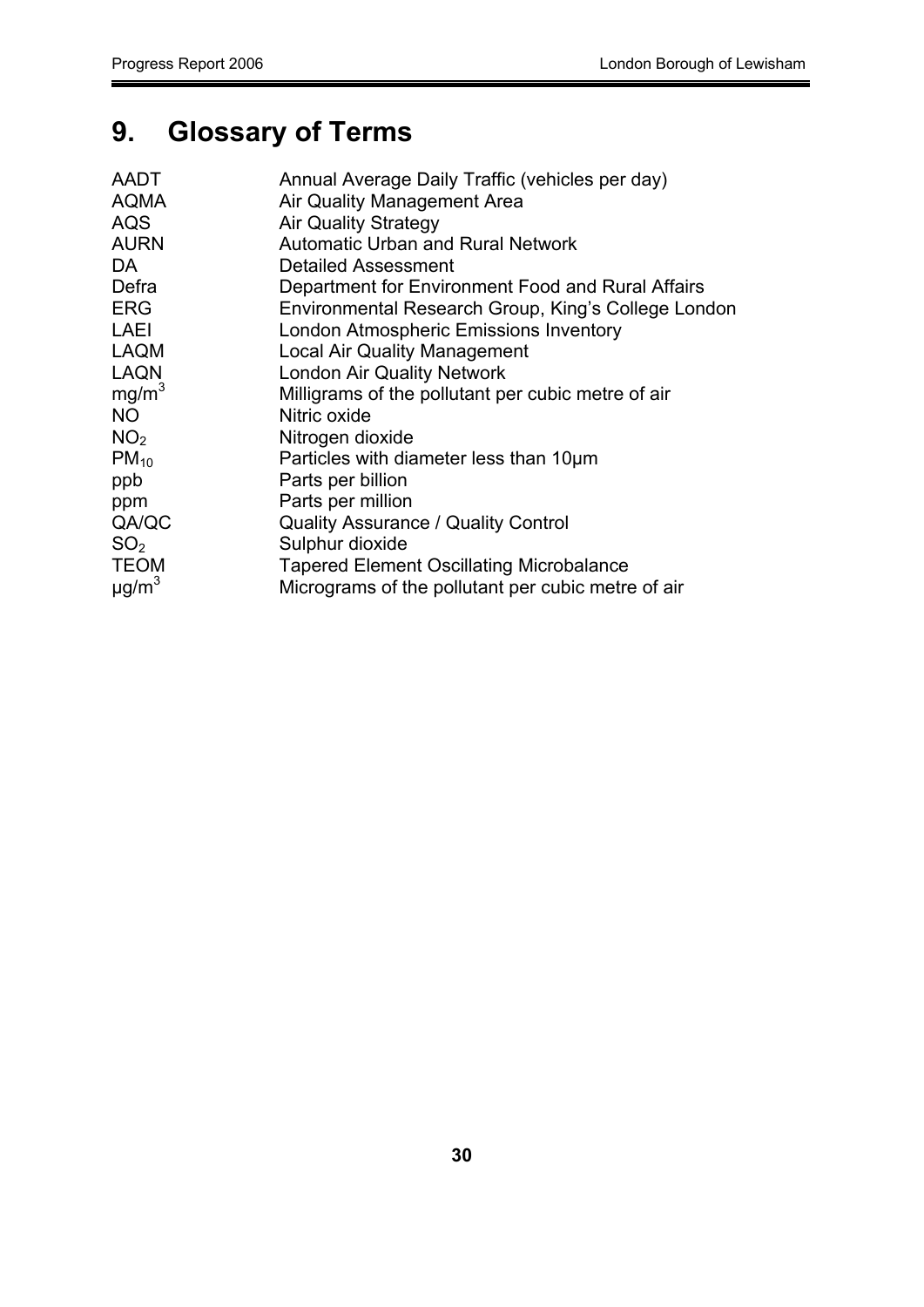# <span id="page-30-0"></span>**Appendices**

## **Appendix 1**

**Figure 1 - Lewisham Air Quality Monitoring Network (T= diffusion tubes; L= fixed continuous monitoring station)** 

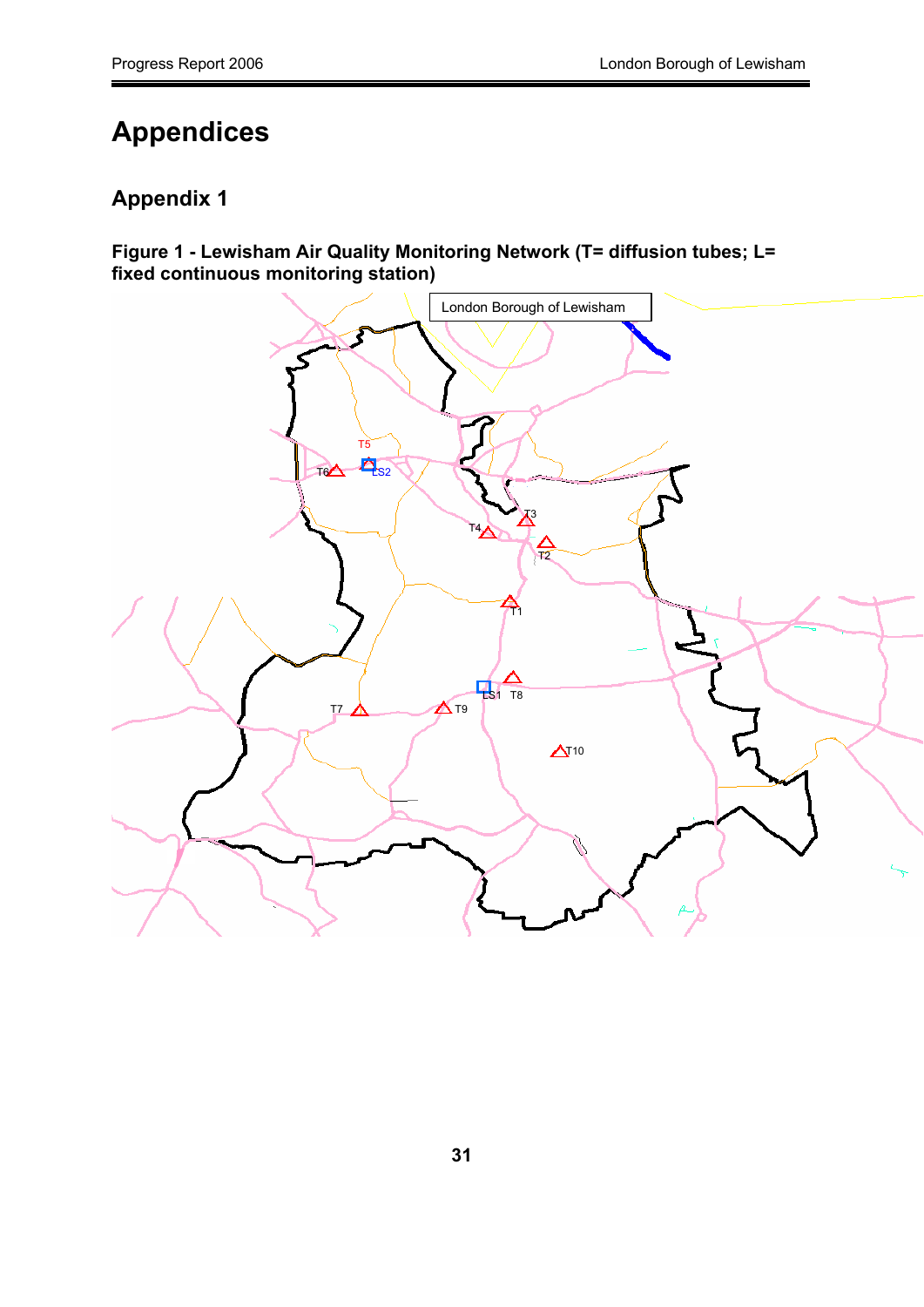| <b>Site</b><br>ID | Area                | <b>Type</b> | X-coord | Y-coord |
|-------------------|---------------------|-------------|---------|---------|
| T <sub>1</sub>    | Lewisham - Ladywell | R           | 538020  | 174920  |
| T <sub>2</sub>    | Lewisham - Gateway  | UB          | 538475  | 175785  |
| T <sub>3</sub>    | Lewisham - Gateway  | R           | 538220  | 176100  |
| T <sub>4</sub>    | Lewisham - Gateway  | R           | 537740  | 175920  |
| T <sub>5</sub>    | <b>New Cross</b>    | R           | 536246  | 176922  |
| T <sub>6</sub>    | <b>New Cross</b>    | R           | 535830  | 176830  |
| T7                | <b>Brockley</b>     | R           | 536130  | 173337  |
| T <sub>8</sub>    | Catford             | R           | 538055  | 173810  |
| T <sub>9</sub>    | Catford             | UB          | 537180  | 173370  |
| T <sub>10</sub>   | <b>Hither Green</b> | <b>UB</b>   | 538640  | 172730  |
| $\overline{1}$ 1  | Lewisham 1          | UB          | 537680  | 173685  |
| L2                | Lewisham 2          | R           | 536246  | 176922  |

#### **Table 1 – Location of Monitoring Sites in Lewisham(T= diffusion tubes; L= fixed continuous monitoring station)**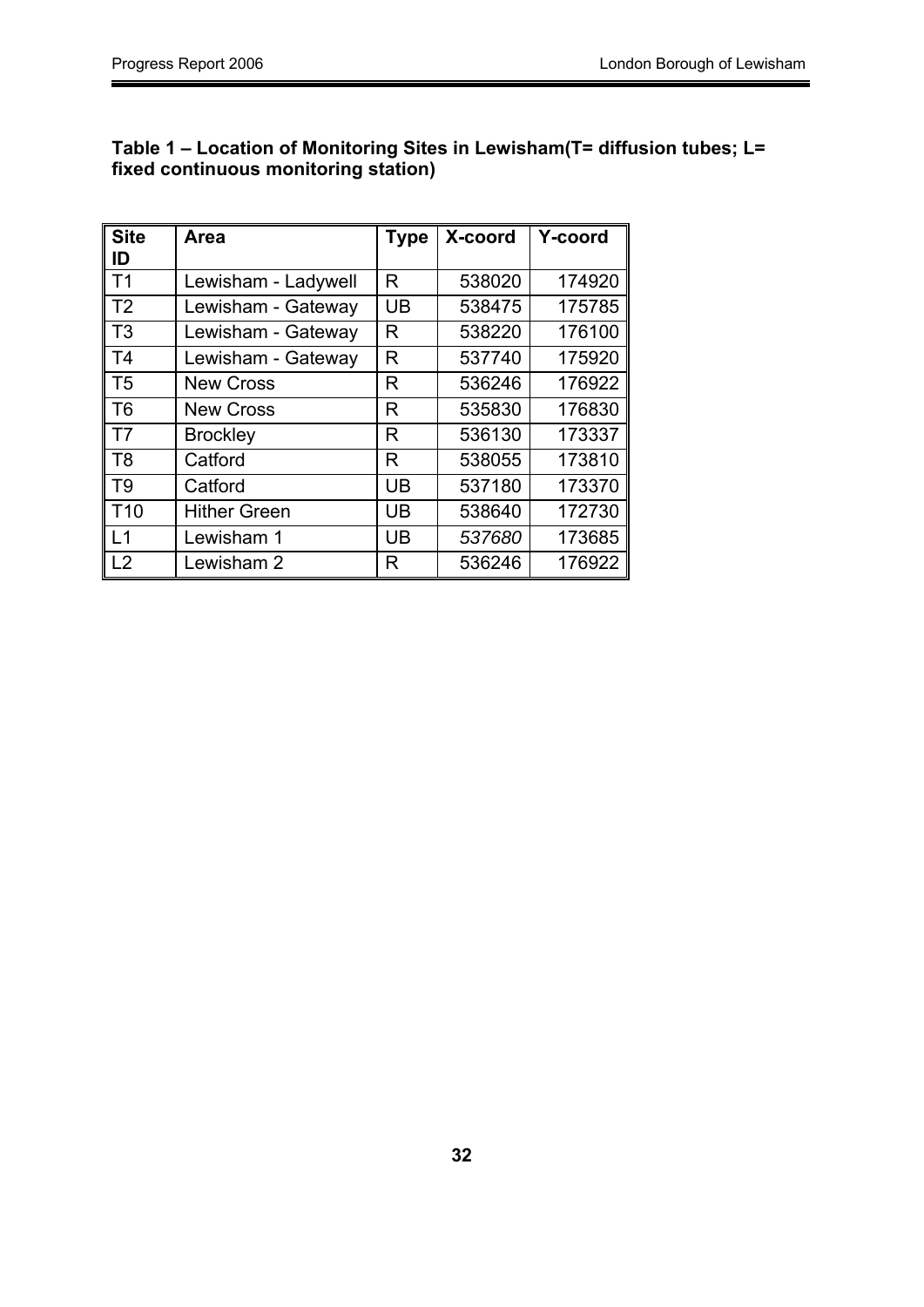#### **Appendix 2**

#### **Table 2 - NO2 data capture (%)**

| LAQN site l |      |    |    |             |      |               |      |     |    |
|-------------|------|----|----|-------------|------|---------------|------|-----|----|
| Lewisham 1  |      |    |    | 95 43 45 93 | - 99 | $\cdots$ 98 - | 99.  | 94  |    |
| Lewisham 2  | — no | no | no | 75.         | 99   | 100           | -80- | 79. | 93 |

NB all 2007 data are provisional

Between 2000-2001 the LW1 site was closed for 6 months in each of the years due to building works on site 2002 capture of data only started in April when monitoring location was set up.

During 2006 the LW1 site had recurring difficulties with the maintenance of the N0x analyser and the LW2 had a period over the summer where there was a fault with air conditioning and the analysers had to be turned off.

### Table 3 - SO<sub>2</sub> data capture (%)

| <b>LAQN</b> site      |    |    | Type 2002 2003 2004 2005 2006 |     | 2007 |
|-----------------------|----|----|-------------------------------|-----|------|
| Lewisham <sup>®</sup> | 96 | 99 | 98                            | 97  | 98   |
| Lewisham 2            |    | 96 | 100                           | 100 | 94   |

NB all 2007 data are provisional

2002 capture of data only started in April when monitoring location was set up. LW2 had a period over the summer where there was a fault with air conditioning and the analysers had to be turned off.

## Table 4 - PM<sub>10</sub> data capture (%)

| LAQN site  |    |  |    |        |      | Type 1999 2000 2001 2002 2003 2004 200 <u>5 2006 2007</u> |
|------------|----|--|----|--------|------|-----------------------------------------------------------|
| Lewisham 2 | no |  | 99 | 100 99 | - 80 | -93                                                       |

NB all 2007 data are provisional

2002 capture of data only started in April when monitoring location was set up. LW2 had a period over the summer where there was a fault with air conditioning and the analysers had to be turned off.

| Table 5 - Ozone data capture rate (%) |             |      |      |      |      |      |  |  |  |
|---------------------------------------|-------------|------|------|------|------|------|--|--|--|
| <b>LAQN site</b>                      | <b>2002</b> | 2003 | 2004 | 2005 | 2006 | 2007 |  |  |  |
| Lewisham LW1                          | 88          |      | 88   | 99   | 99   | 98   |  |  |  |

NB all 2007 data are provisional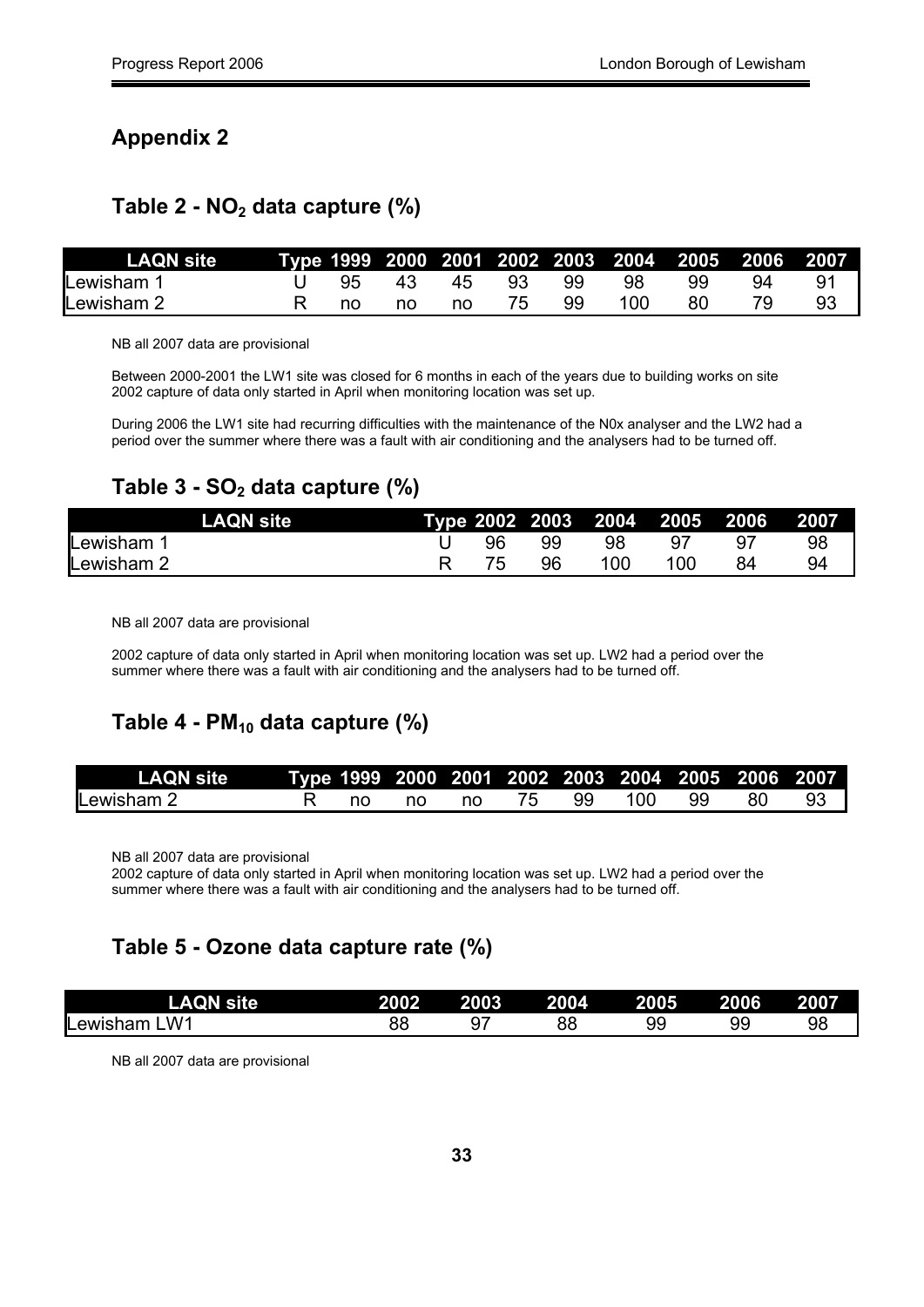# **Appendix 3**

# **New Industrial Installations in Lewisham**

| ProcessSiteOrganisation             | PrimaryPgNote                           | <b>Process</b> |
|-------------------------------------|-----------------------------------------|----------------|
|                                     |                                         | <b>Status</b>  |
| F.M. Conway                         | PG3/01 (04) Cement                      | Current        |
| Lewisham Crematorium                | PG5/2 Crematoria                        | Current        |
| Shell Hillbrow                      | PG1/14 Petrol Station                   | Current        |
| <b>Tesco Loampit Vale</b>           | PG1/14 Petrol Station                   | Current        |
| <b>Star Service Station Carford</b> | PG1/14 Petrol Station                   | Current        |
| Sainsbury's Sydenham                | PG1/14 Petrol Station                   | Current        |
| <b>Total Whitfoot Lane</b>          | PG1/14 Petrol Station                   | Current        |
| <b>Holts Accident Repair Centre</b> | PG6/34 Respraying of road vehicles      | Current        |
| Penfold Motors Limited              | PG6/34 Respraying of road vehicles      | Revoked        |
| Ascott Cab & Co Sales Ltd           | PG6/34 (04) Respraying of Road Vehicles | Current        |
| Volkespares Limited                 | PG1/1 Waste Oil Burner (Under 0.4Mw)    | Current        |
| The Engine Shop                     | PG1/1 Waste Oil Burner (Under 0.4Mw)    | Revoked        |
| London Wood Reclaim Ltd             | PG1/12 (04) Combustion - solid waste    | New            |
| Horizon Dry Cleaners                | PG6/46 (04) Dry Cleaning                | <b>New</b>     |
| Professional Dry Cleaners           | PG6/46 (04) Dry Cleaning                | New            |
| <b>High Road Dry Cleaners</b>       | PG6/46 (04) Dry Cleaning                | <b>New</b>     |
| <b>Lewisham Dry Cleaneres</b>       | PG6/46 (04) Dry Cleaning                | New            |
| 2001 Dry Cleaners                   | PG6/46 (04) Dry Cleaning                | New            |
| Whistle and Flute                   | PG6/46 (04) Dry Cleaning                | New            |
| <b>Busy Bees</b>                    | PG6/46 (04) Dry Cleaning                | <b>New</b>     |
| <b>BrookBank Dry Cleaners</b>       | PG6/46 (04) Dry Cleaning                | New            |
| Kirkdale Express Dry Cleaners       | PG6/46 (04) Dry Cleaning                | <b>New</b>     |
| Turbo Dry Cleaners                  | PG6/46 (04) Dry Cleaning                | New            |
| Cleartone Dry Cleaners              | PG6/46 (04) Dry Cleaning                | <b>New</b>     |
| <b>Speedway Dry Cleaners</b>        | PG6/46 (04) Dry Cleaning                | <b>New</b>     |
| Michigan Laundrette Ltd             | PG6/46 (04) Dry Cleaning                | <b>New</b>     |
| Forbs Dry Cleaners                  | PG6/46 (04) Dry Cleaning                | New            |
| <b>Trend Dry Cleaners</b>           | PG6/46 (04) Dry Cleaning                | <b>New</b>     |
| <b>Asik Dry Cleaners</b>            | PG6/46 (04) Dry Cleaning                | <b>New</b>     |
| <b>Finesse Dry Cleaners</b>         | PG6/46 (04) Dry Cleaning                | New            |
| <b>Black Rose Dry Cleaners</b>      | PG6/46 (04) Dry Cleaning                | New            |
| Tuxedo Dry Cleaners                 | PG6/46 (04) Dry Cleaning                | New            |
| <b>Brownhill Road Dry Cleaners</b>  | PG6/46 (04) Dry Cleaning                | New            |
| <b>Swallow Express</b>              | PG6/46 (04) Dry Cleaning                | New            |
| <b>STARLITE Dry Cleaners</b>        | PG6/46 (04) Dry Cleaning                | New            |
| Ace Cleaners (Actontex Ltd)         | PG6/46 (04) Dry Cleaning                | <b>New</b>     |
| <b>Crofton Dry Cleaners</b>         | PG6/46 (04) Dry Cleaning                | <b>New</b>     |
| <b>Streakers Dry Cleaners</b>       | PG6/46 (04) Dry Cleaning                | New            |
| <b>Quality Dry Cleaners</b>         | PG6/46 (04) Dry Cleaning                | New            |
| <b>Strides Drycleaners</b>          | PG6/46 (04) Dry Cleaning                | New            |
| Downham Express Dry Cleaners        | PG6/46 (04) Dry Cleaning                | New            |
| Hydra Dry Cleaners                  | PG6/46 (04) Dry Cleaning                | New            |
| Clean World                         | PG6/46 (04) Dry Cleaning                | New            |